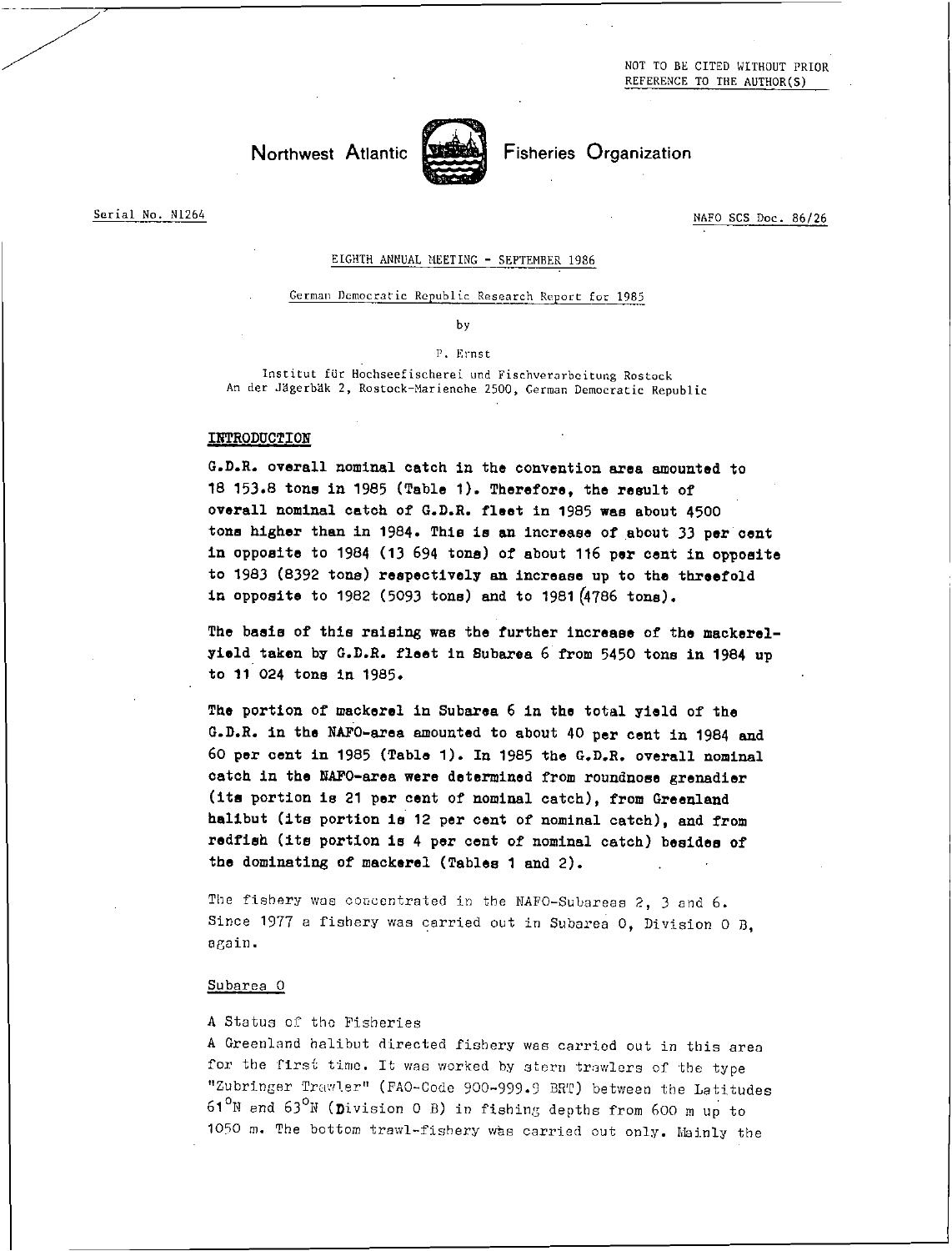Б

The results of this fishery were below the expectations. The fishery was characterized by a smell spatial distribution of the concentrations.

### B Special Research Studies

in fishing depths from 800 m up to 950 m.

1. Environmental Studies

No data

2. Biological Studies

Greenland halibut (Reinhardtius hippoglossoides WALB.)

During catch period biological data were collected on board of commercial vessels (length-, weight-data, and material for ageing), and all trawl-stations were analyzed (time, positions, depth of fishery, c.p.u.e. portion of each species). The age of Greenland halibut was determined by scales. The results of biological analyses are represented in Table 6 (mean length per age), 7 (mean weight per age), and 8 (status of maturity and sex ration). The length-age-distributions were made on the base of the NAFO-demands, they were overhanded to the NAFO-secretariate.

#### Subarea 2. and 3

A Status of the Fisheries

The bottom trawl-fishery was carried out only in whole area in 1985.

1. Greenland halibut directed fishery in the Divisions 2 H, 2 J, and 3 K

In the period from July, 21st to August, 23rd a Greenland halibut directed fishery was carried out by a factory stern-trawler (FAO-code 2000-2999,9 BRT) in the Divisions 2 J, and 3 K.

The fishery was started in the area of Funk-Island, and on the outside egde of the continental slope (52°N, 50°50'W). c.p.u.e. amounted to 380 - 500 kg per trawling houl. From The July, 26th it was worked in the area of Belle-Isle-Trough. The result of fishery ranged from 500 to 1800 kg per trawling hour. The time of trawling varied from 3 to 5.5 hours, moreover the yield amounted to  $1.5$  to  $7.5$  tons per trawlstation. It was fished in a range of depths from 480 to 580 m respectively from 500 to 580 m during the more succesful fishery in the area of Belle-Isle-Trough.

The following c.p.u.e. (catch per hour in tons) were achieved

 $- 2 -$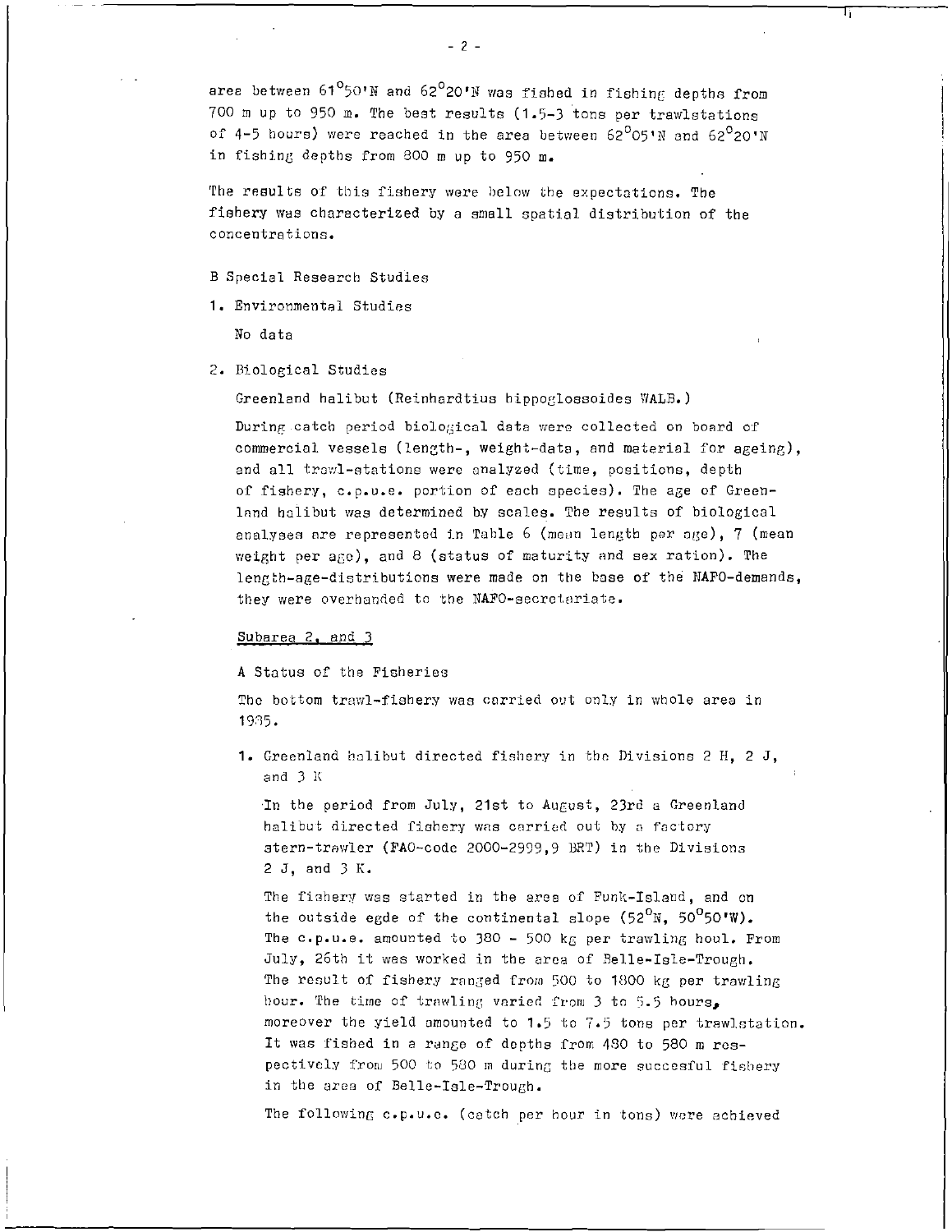by the factory trawlers operating in Subareas 2 J and 3 K.

|        | Roundnose grenadier   Greenland halibut |      |
|--------|-----------------------------------------|------|
| July   | 0.01                                    | 1.31 |
| Aurust | 0.02                                    | 1.21 |

Duo to the good catches during halibut fishing and the unexpectedly higher catches of halibut in Roundnose grenadier fishing started at the same time, the directed halibut fishery in Subareas 2 J and 3 K had to be stopped because the continuation of grenadier fishing was endangered by the advanced fishing of the halibut quota according to the licence conditions.

In Subarea 2 H exclusively two stern trawlers of the type "Znbringer trawler" were fishing in the period from November 11th to December 9th. They operated in a depth range from 850-1200 m in the area of a general position from  $55^{\circ}50'$ N-56<sup>0</sup>50'R.

The results were lower than those in 1984 and below the average of the period from 1981 to 1984 and consequently below the expected ones (see Tabl. 3). The fishing operations were heavily  $\frac{1}{2}$ affected by a high storm frequency compared with previous years.

A violent improvement of fishing results in the last decade of November, like in previous years didn't take place. On the 9th of December fishing had to be finished due to licence conditions . (limitation of effort).

By this reason the December rise in catches caused by biological circumstances (progressive immigration of individual under maturation in deep water layers and formation of prespawning concentrations; **gee** SCS-Doc. 84/18/24 and SCR-Doe. 84/11/96) could not be used nor proved. The spatial distribution of Greenland halibut c.p.u.e. during the investigation period is shown in Tabl. 9.

2. Roundnose grenadier directed fishery in Subarea 2 and 3

Grenadier fishing was started by stern trawlers of the type "Znbringer trawlers" around the general position of  $51^0$ N,50<sup>°W</sup> (Div. 3 K) on the 5th of August and by a factory trawler (after the stop in halibut fishing) on the 24th of August. The fishing depths were between 900-1500 m. Test fishing up to 1800 m was unsuccessful. Positions fished north of  $51^020'$ N and south of  $49^0$ N didn't bring any success, too.

Even in the course of the fishing season of 1985 fishing positions had to be changed permanently. Opposite to 1984 the reason for this necessity was not the high percen $\lambda$ tage of small, juvenile grenadier in the catches, but the high percen tage of halibut (see directed halibut fishing in Subareas 3K, *21).*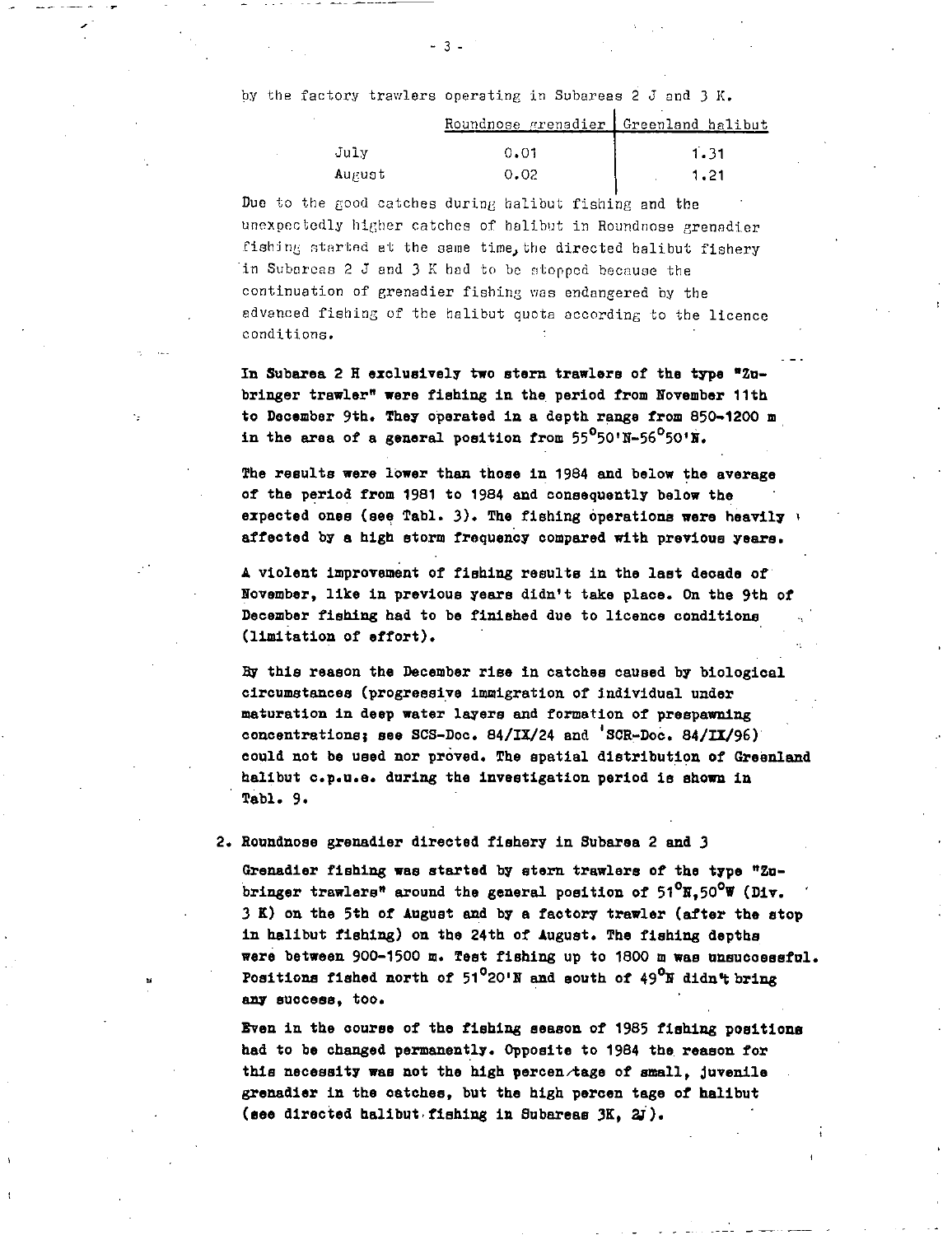**This resulted in keeping away from halibut in order to respect licence conditions and to use by catch quota optimum i.e. to use the operation period according to the effort conditions, however this was only possible by getting an additional quota** , **for 300 t of Greenland halibut from mid-October where fishing was carried out generally with a mesh size of) 130 mm due to**   $a$  halibut by-catch of  $\triangle$  10 %.

**In this way a directed grenadier fishing could not be' carried out efficiently due to the licence conditions, so that the quota could not be used optimum (quota 5000 t, catch 3737.9 t). Resides**  of the licence conditioned reasons mentioned above the following **differences in the fishing period were characteristic compared to thoae in 1984 and in previous years:** 

- **- the north-mouth extension, of hatchable concentrations was only 20 n.m. in 1985 (60 n.m.** *in* **1984)**
- **- the fishing depths of catchable concentrations were 1000-1500 m. for dispersed shoals in 1985 compared to less dispersed shoals ,in water depths of 1200-1500 m in 1984**
- **the percentage of Greenland halibut in fishing depths with the highest density of grenadier (1000-1200 m) was of 30 %**  on the average per day in 1985 and thus higher than in 1984  $(X 10 5)$ .

In the last decade of October the heavy decrease of the c.p.u.e. **was accompanied by a distinct increase of** *the* **portion** of **Greenland halibut as analyzed and reported in previous years (SCS-Doc. 84/24, SCS-Doc. 85/29, SCR-Doc. 84/96).** 

In this way the fishing situation grew worse further. One could suppose that a uniform and strongly limited water body which **extended over a wide range of water depths and having toolow temperatures influenced the distribution limits of the grenadier and determined the fishing season.** 

The c.p.u.e. (catch per hour in t) of sterntrawiers type "Zubringer Trawler" of the roundnose grenadier directed fishery are given in Table 3. The c.p.u.e. of the factory trawlers are as follows:

|           |      | Grenadier fish Greenland halibut |  |
|-----------|------|----------------------------------|--|
| August    | 0.64 | 0.02                             |  |
| September | 0.75 | 0.01                             |  |
|           |      |                                  |  |

The spatial distribution of c.p.u.e. in the directed grenadier fishery during the oeriod of investigations is shown in Table 10.

 $-4-$ 

т.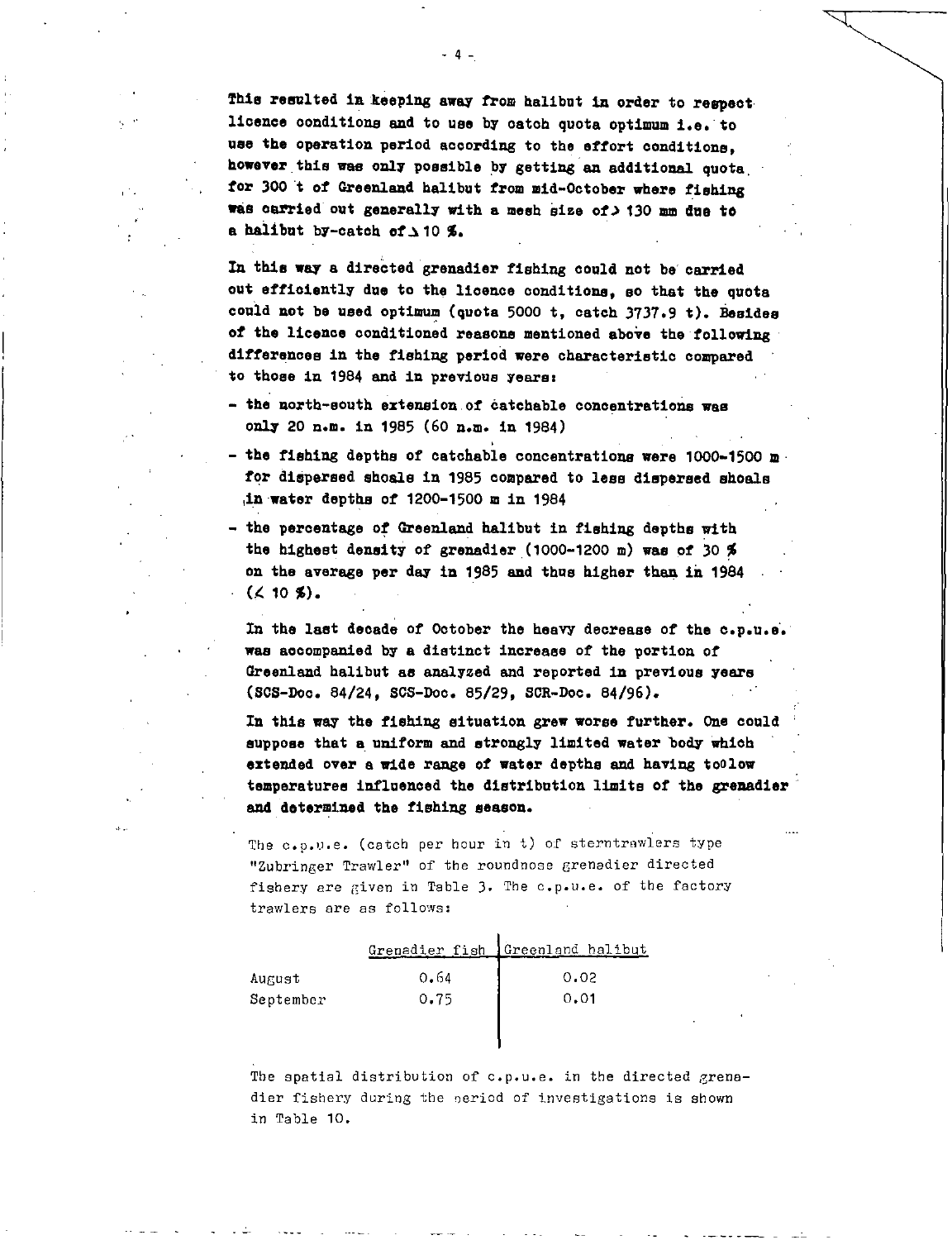#### 3. Cod directed fishery

As in the years before the cod directed fishery remained without results. Also in December prespawning concentrations were still not developed in the divisions 2 G, H. Therewith the basis of a fishery was not given. At a quota of 500 t only 68.8 t cod could be realized including the by-catchrate.

#### 4. Redfish directed fishery

The redfish quota in Subarea 2 and Division 3 K recommended as by-catch has been fished by Sterntrawlerstype "Zubringer Trawler" in the Divisions 3 K, L since the middle of December. Contrary to the results of the years before the redfish by-catch of other fisheries was without importance.

Within the fishing areas no stable concentrations could be fished. The catches remained below the expectations because of additional storm handicap.

Following c.p.u.e. were obtained in December:

|              |      | Total | Redfish |
|--------------|------|-------|---------|
| Division 3 K |      | 0.87  | 0.59    |
|              | . т. | 1.45  | 1.17    |
|              |      |       |         |

In January c.p.u.e. of 1.89 t with 89 % redfish was caught by stern trawlers type "Zubringer Trawler" in the Division 3 L.

#### B Special research Studies

1. Environment

Without data

2. Biological Studies

Greenland halibut (Reinhardtius hippoglossoides WALB.)

Aboard a commercial vessel the fishing data (quantitative and qualitative analysis of hauls, positions, depths) and biological data (length, age, weight, maturity stages) were collected from 11 to 30 November. Age determination was done by scales. The results of biological analysis are given in Tables 11 (mean length per age group), 12 (mean weight per length group) and 13 (maturity stage and sex ratio).

The already described increase of maturity stages (Table 13), being in touch with the density of concentrations and catch results dependent on the depth (Table 9) are already documented during a relative short time of observation (NAFO SCR-Doc. 84/96).

Length and age compositions are acquired according to the NAFO directions and are available in the NAFO secretariate.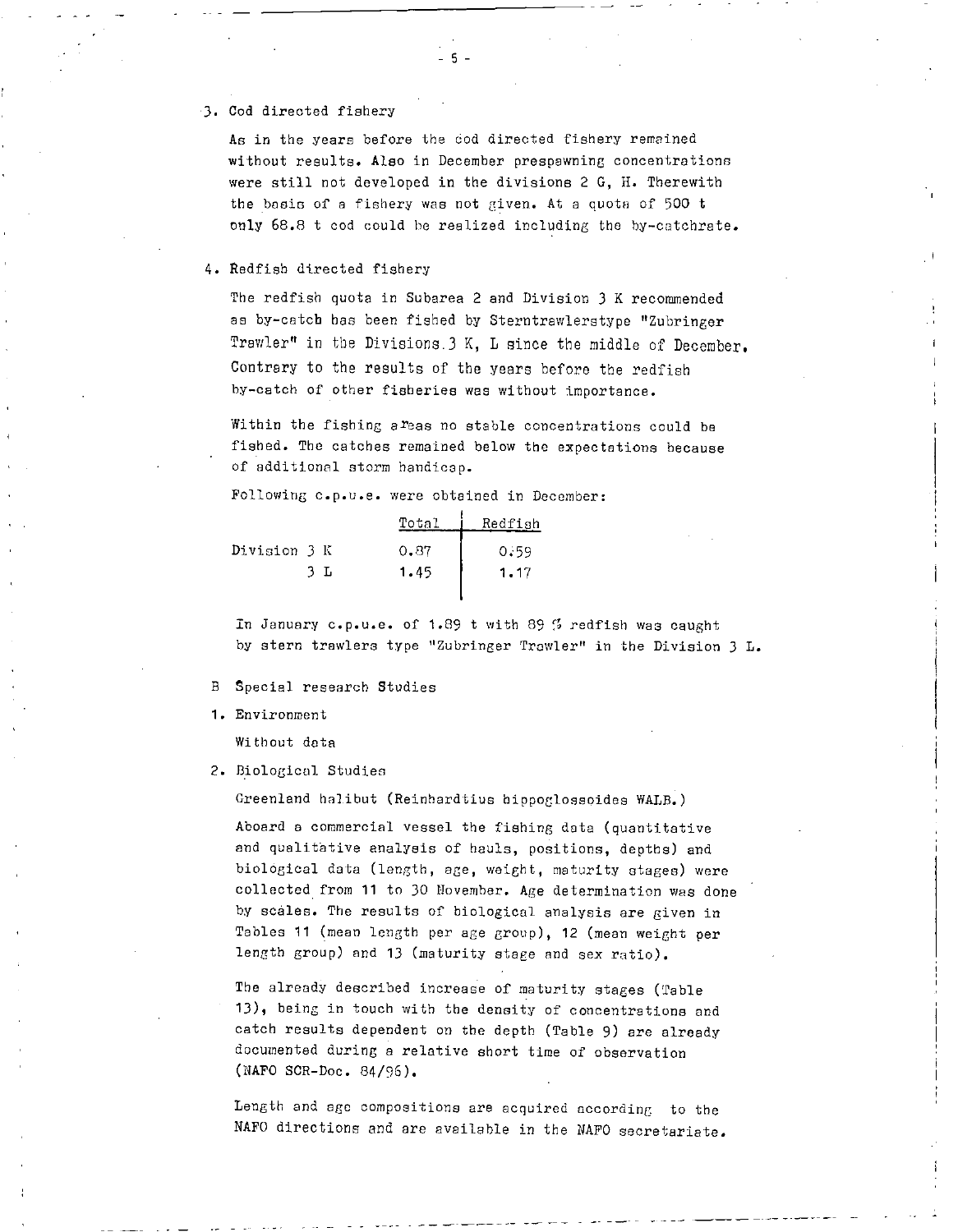Roundnose grenadier (Corypheenoides rupestris GUNN.)

From 11 to 28 October in the Division 3 K biological analysis was carried out aboard-a commercial vessel just as collection and interpretation of fishing data (Table 10). Age determination of Grenadier fish was done by scales. The results of biological analysis are presented in Tables 14 (mean length per age group) and 15 (mean weight per age group).

Length and age composition are acquired according to the NAFO directions and are available in the NAFO secretariats .

#### **Subarea** 6

 $\Lambda^{\pm}$  .

 $\frac{1}{\mu} \frac{d\mu}{dt}$ 

#### **A Statue of the Fishery**

**From January to** *May* **factory trawlers (FAO-Code: 101 end 102) carried out a fishery directed towards mackerel in Divisions 6 A, 6 B and 6 C. The fishing area was between**  $36^{\circ}$ **N and**  $40^{\circ}30$ **'N outside of the 20 n.m.-zone. Opposite to the years before in this area there** *were* **fishing possibilities nearly during the whole time mentioned. The fishery was very effective and had its peak from the middle of Febivary to the end of March. During this time the trawlers achieved a catch of about 100 tons per day.** 

**Early in January the fishery was started between 38 °and 39°N (Div.** 6 **B) near the 20 n.m.-zone. There the echo traces were sporadic and only sometimes fishing was successful. For searoh an increased effort was necceesary. From the end of January the situation basically improved and enabled a continue fishery. But far from the coast fishing trials were without success.** 

**In March the fishery was carried out between 36** ° **10'N and 37** ° **6 C) in a distance to the coast of 50 n.m. 10'N (Div.** 

**In April the fishing area was of the Delaware Bay at**  $39^{\circ}$  **10'N (Div. 6 B) and shifted slowly to the north. The fish concentrations became more instable, and for search the effort increased. The fishing depth was in the range of 70 to 75 m.** 

**In May the fishery was concentrated** *in* **the region of the shipping line between Nantucket and New York in depths of about 80 m. Afterwards the fish concentrations became more and more instable at fishing depths of about 100 m and mackerel was more flying. For this reason the fishery was stopped in the third decade of May.** 

 $\overline{1}$ 

*During* **the whole season (Jan. to May) the concentrations** *and*  **consequently the fishery shifted to the north continously. The factory trawlers achieved following c.p.u.e.** 

**Jan Feb March Avr May Dec catch per hour 11.8 22.9 19.3 8.9 4.3 24.9 (tons)** 

 $- 6 -$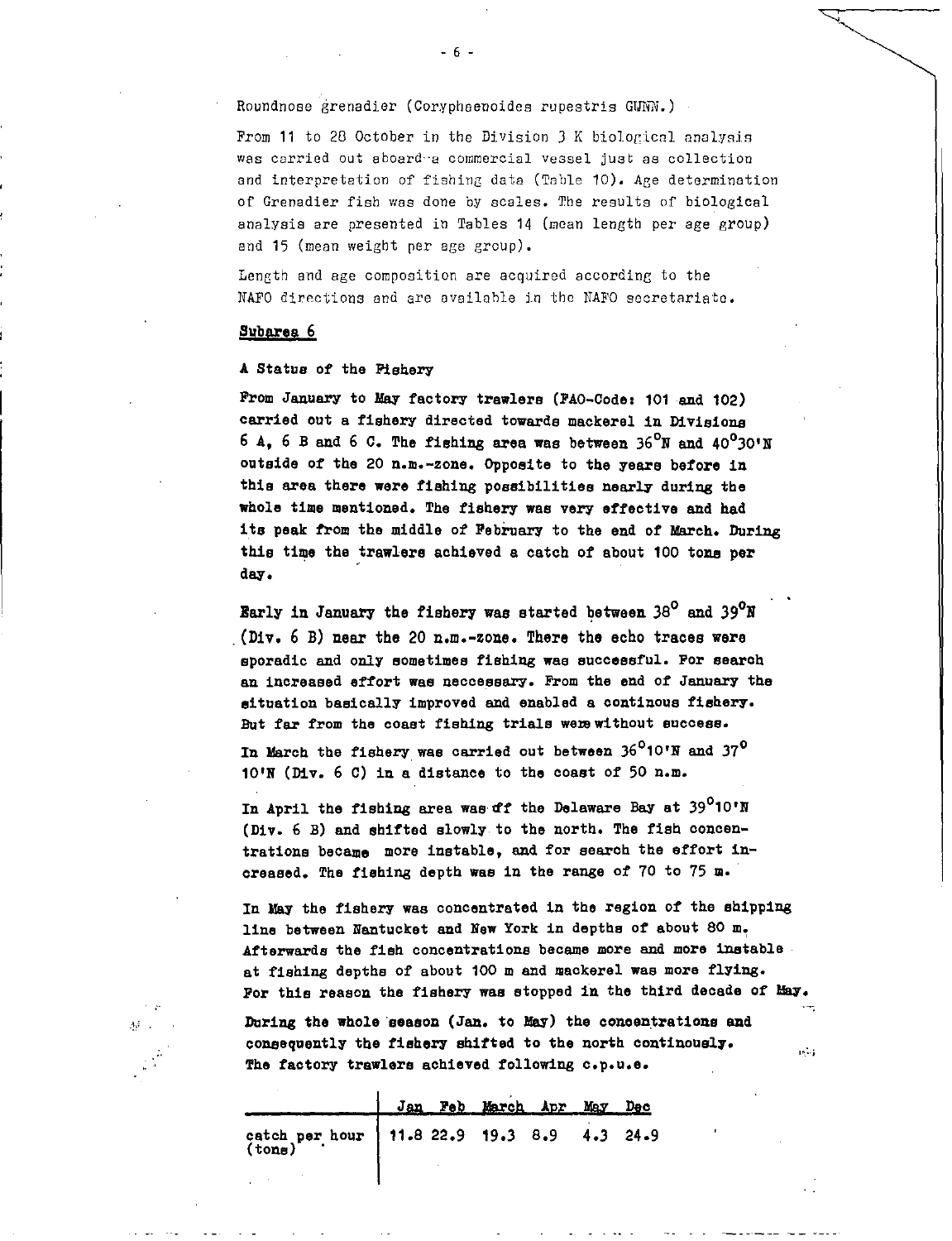**were** 

**The catches of December taken during the third decade at the. beginning of the fishing season 1985/1986. The c.p.u.e. value only results from few hours fished and therefore does not reflect the fishing possibilities in December. It was fished on the general position 4090'N 73<sup>0</sup>25'W from 29 to 35 m.** 

**The mean portion of maokerel amounted to 99 % where there were only small deviations during the months.** 

#### B. **Special Research Studies**

**1. Environmental Studies** 

**Aboard the fishing vessels water temperatures were measured in connection with the fishery. After that the mackerel sohools preferred temperatures of +7 <sup>o</sup>C to 9 <sup>o</sup>C from January to March and of +10** 0**0 in April.** 

**It was observed that the tidal currents caused the change of the position of the mackerel schools because the optimum temperature range and thus the limits of the habitat were '**  displaced. The dependence of the mackerel concentrations on **the direction of the wind and the influence on the success of**  fishing were also analysed. This must be seen in a close **connection with the distribution limits caused by the temperature. After that moderate west winds shift the cold water body from the onshore to the offshore region so that the mackerel schools migrate to the warm water component of the offshore area. If there were west winds of longer duration, in the fishing area on the surfice a drift arised that in the lower part brought warm water to the coast, and consequently warm coastal water was drifted southward.** 

**That caused that the mackerel schools migrated into the 20 n.m. -zone and up to the limit of this zone respectively.** 

**It could be observed that with north winds the mackerel concentrations were always located north of the mouth of the bays because of the southward drift of cold coastal water, and that on the other hand with south winds they are**  off **the month of the bays.** 

**During the fishing season the meteorologic situation permanently changed and the echo traces were very dynamical and seldom stationary.** 

## **2. Biological Studies**

#### **Mackerel**

**Biological samplings for analysis ashore were collected on board of commercial vessels during the 1st quarter of the year. The results of these analyses are represented** *in*  **Tables 16 (length distribution and mean weight:per length), and 17 (age composition). The length-age key was made at**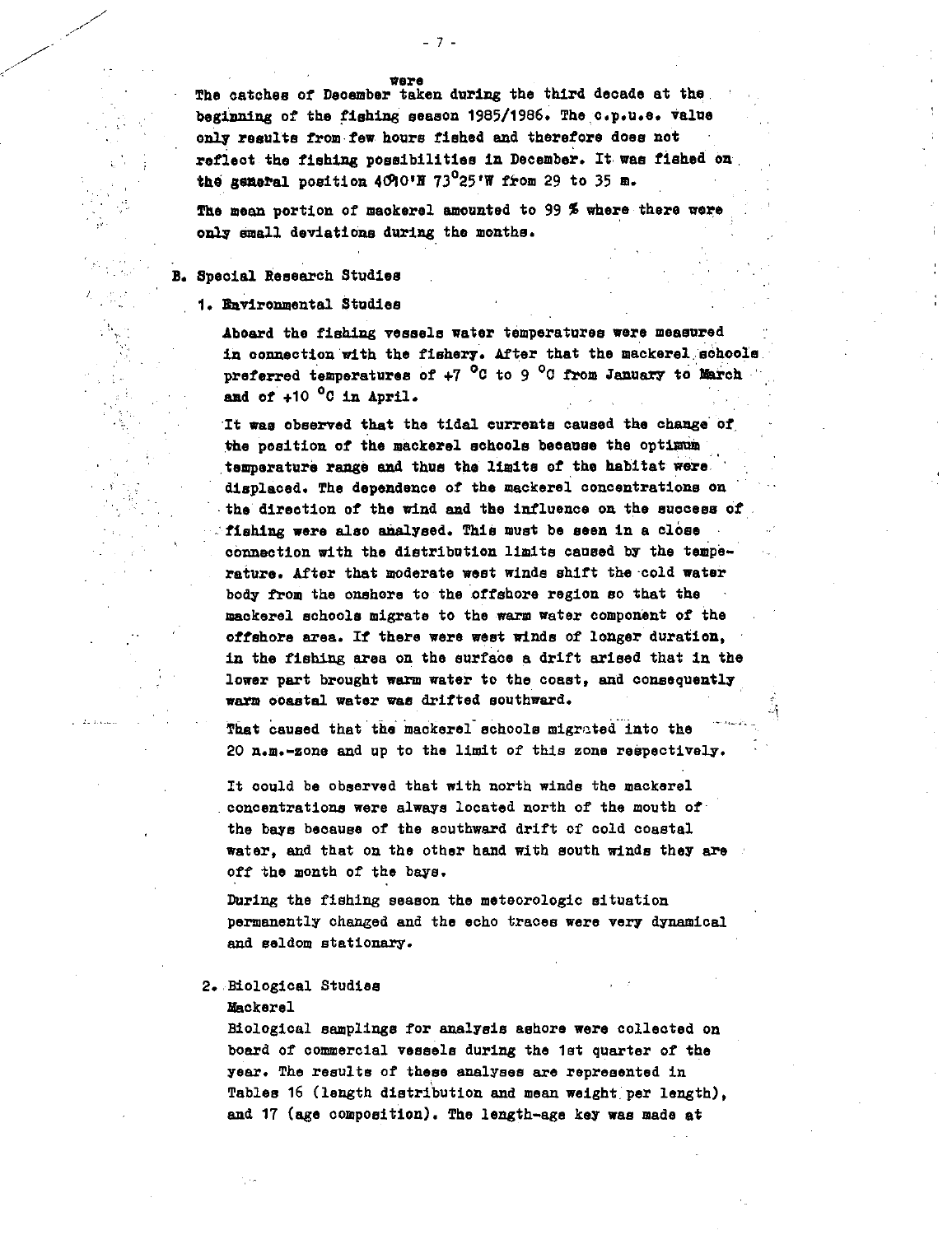the basis of the NAFO-demands, they were overhanded to  $\mathcal{A}$ **the NAPO-seoretariate.** 

 $-8-$ 

## **References**

SOROUIN, Y. P. and G. Y. GRIGORYEY 1968

**Spermatogenez polovoj cikl cernogo paltusa populjaoii Bareneovo morja. Trudy PIERO, vyp 23** 

#### Table 1: G.D.R. nominal catches (tons) of species in the NAFO-area for 1984 and 1985

| Species              | 1984    | 1985       |
|----------------------|---------|------------|
| Cod                  | 77.3    | 68.8       |
| Redfish              | 1431.5  | 773.5      |
| Roundnose grenadier  | 3649.6  | 3752.3     |
| Greenland halibut    | 2498.3  | 2184.5     |
| American plaice      |         | 1.7        |
| NW-atlantic eelpouts | 0.5     |            |
| Northern wolffish    | 1.7     |            |
| Skates               | 354.8   | 133.5      |
| Greenland shark      | 19.5    | $18.3^{+}$ |
| Red and white hakes  | 0.7     |            |
| Catfish              |         | 0.8        |
| Baird's smoothead    | 58.9    | 111.8      |
| Atlantic mackerel    | 5450.3  | 11023.9    |
| Alewife              | 7.5     | 21.0       |
| Spiny doofish        | 2,4     | 5.3        |
| Witch                | 27.7    | 34.0       |
| Squid                | 0.1     |            |
| Silver hake          | 18.7    | 15.5       |
| Blue antimora        | 18.7    | 6.4        |
| Haddock              | 0.6     |            |
| Pollock              | 1.0     |            |
| Tusk                 | 0.2     |            |
| Scup                 | 0.2     |            |
| Atl. butterfish      | m       | 1.5        |
| Common dab           |         | 1.0        |
| Total                | 13694.5 | 18153.8    |

+ Greenland shark (18.0 tons) and other sharks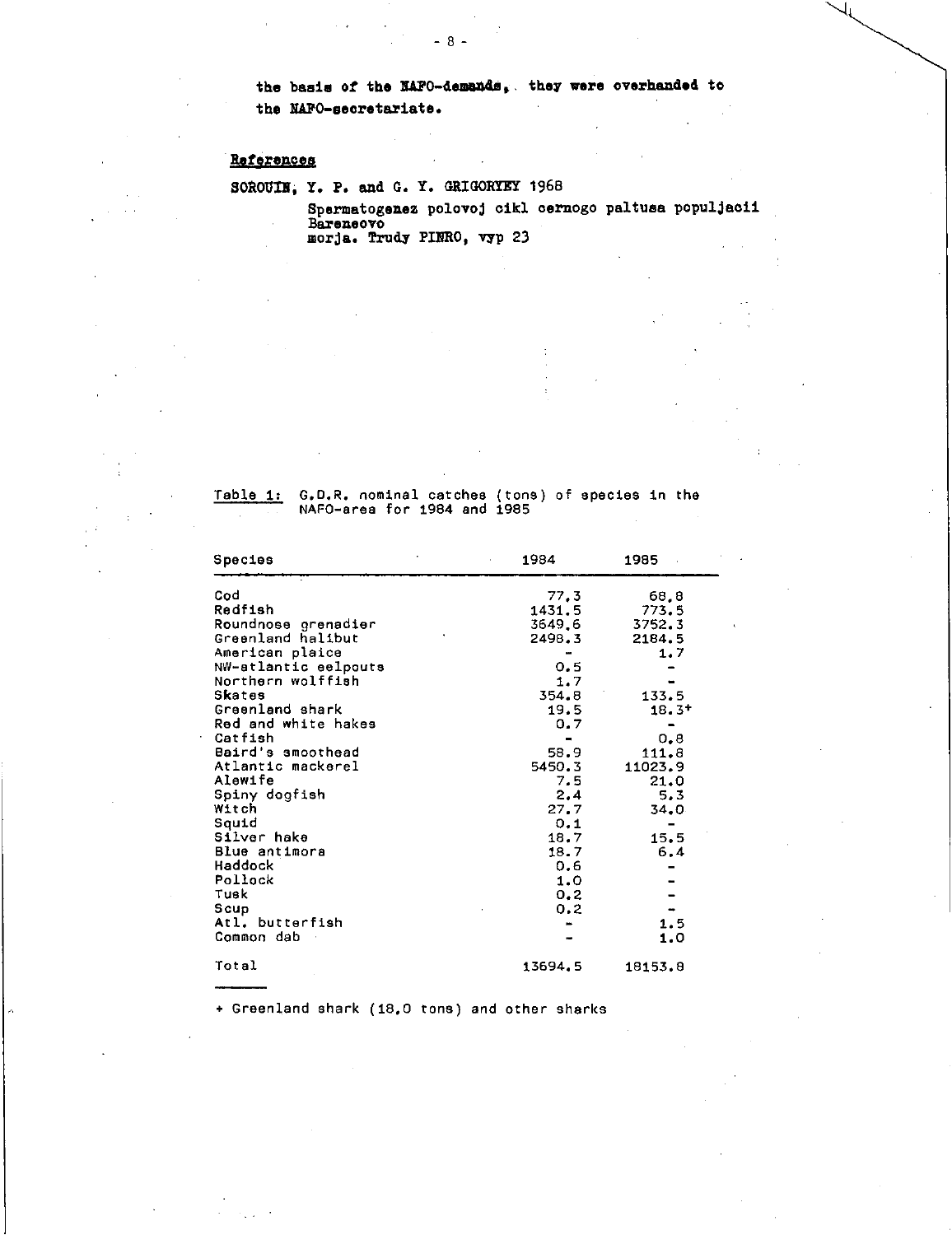$\mathsf{for}$ tO  $\frac{1}{2}$ *4.1 •*  • 10 0 L 0  $\bullet$ 0 ō. 5 .0 *0*  0. 0 0  $\ddot{}$  $\mathbf{H}$ 0 C • O'  $\dot{\mathbf{o}}$  $\mathring{\mathbf{c}}$  . N. .0 CO I-

co co

| G.D.R. nominal catches (tons) of<br>Table 2:                                                                                                                                                                                                |                                      |                 |                   | species                                |                                     | by Divisions                                      | ŏ                                                          | subarea O, 2,        |                      |                          | 3 and 6 tor 1985                   |
|---------------------------------------------------------------------------------------------------------------------------------------------------------------------------------------------------------------------------------------------|--------------------------------------|-----------------|-------------------|----------------------------------------|-------------------------------------|---------------------------------------------------|------------------------------------------------------------|----------------------|----------------------|--------------------------|------------------------------------|
|                                                                                                                                                                                                                                             | 8                                    | 오               | 22                | N                                      | 3K                                  | $\overline{5}$                                    | N,                                                         | á                    | 6B                   | co                       | Ф                                  |
|                                                                                                                                                                                                                                             |                                      | N<br><u>ជុំ</u> |                   | 0.<br>82                               |                                     |                                                   | 42.8                                                       |                      |                      |                          |                                    |
|                                                                                                                                                                                                                                             |                                      |                 |                   | 0.4                                    |                                     |                                                   |                                                            |                      |                      |                          |                                    |
|                                                                                                                                                                                                                                             |                                      |                 |                   | 5.2<br>∞                               |                                     |                                                   |                                                            |                      |                      |                          |                                    |
|                                                                                                                                                                                                                                             | $44.4$<br>$44.6$<br>$75.6$<br>$75.7$ | 77.6<br>567.7   |                   | $1092.9$<br>$47.5$<br>$42.8$<br>$12.8$ | 20.77<br>100.77<br>3630.8<br>7221.8 |                                                   | 3652.7<br>756.5                                            |                      |                      |                          |                                    |
|                                                                                                                                                                                                                                             |                                      |                 |                   |                                        |                                     |                                                   |                                                            |                      |                      |                          |                                    |
|                                                                                                                                                                                                                                             |                                      |                 |                   |                                        |                                     |                                                   | Φ                                                          |                      |                      |                          |                                    |
|                                                                                                                                                                                                                                             | 16.1                                 | 41.7<br>12.8    |                   |                                        | oro <del>.</del><br>Jono            | NNN <sub>0</sub><br>$\frac{1}{8}$ $\frac{1}{100}$ | $\ddot{\circ}$ ท่ $\ddot{\circ} \ddot{\circ} \ddot{\circ}$ |                      |                      |                          |                                    |
|                                                                                                                                                                                                                                             |                                      |                 |                   |                                        |                                     |                                                   |                                                            |                      |                      |                          |                                    |
|                                                                                                                                                                                                                                             |                                      |                 |                   |                                        |                                     |                                                   | თ                                                          |                      | 1                    |                          |                                    |
|                                                                                                                                                                                                                                             |                                      | 1.4             |                   |                                        | 110.4                               |                                                   | 4                                                          |                      |                      |                          |                                    |
|                                                                                                                                                                                                                                             |                                      |                 | 1                 |                                        |                                     |                                                   |                                                            |                      |                      |                          | ១.០.២<br>ក្តុំ<br>ក្តុំក<br>.1023. |
|                                                                                                                                                                                                                                             |                                      |                 |                   | -                                      | 1                                   |                                                   |                                                            |                      | 5574.9<br>3.3<br>4.1 |                          |                                    |
|                                                                                                                                                                                                                                             |                                      |                 |                   |                                        |                                     |                                                   |                                                            | 2870.5<br>0.5<br>0.6 |                      | 578.46<br>2578.0<br>2578 |                                    |
|                                                                                                                                                                                                                                             |                                      |                 | N<br><sub>O</sub> | Ō,                                     | $\frac{2}{3}$                       | ه<br>20                                           | 24.8                                                       |                      |                      |                          |                                    |
|                                                                                                                                                                                                                                             |                                      |                 |                   | J                                      |                                     |                                                   |                                                            | m<br>15.             |                      |                          | ທ<br>$\frac{1}{11}$                |
|                                                                                                                                                                                                                                             |                                      |                 |                   | ı                                      | ₹                                   |                                                   | $\ddot{6}$ .                                               |                      |                      |                          | 1                                  |
|                                                                                                                                                                                                                                             |                                      |                 |                   | ţ                                      |                                     |                                                   | $\mathbf{I}$                                               | N                    |                      |                          | m                                  |
| Cod fish<br>Redfish<br>Roundnose grenadier<br>Greenland shark<br>American plaice<br>Cresenland shark<br>Cresenland shark<br>Otter sharke<br>Allowite<br>Allowite<br>Silver hake<br>Silver hake<br>Silver hake<br>Silver hake<br>Silver hake |                                      |                 |                   |                                        |                                     |                                                   |                                                            |                      | ı                    |                          |                                    |
| Total                                                                                                                                                                                                                                       |                                      | 369.0 726.4     |                   |                                        | 549.7 1276.1 4637.6                 | 803.9                                             | 5441.5                                                     | 2896.3               | 5582.6               |                          | 2588.3 11067.2                     |
|                                                                                                                                                                                                                                             |                                      |                 |                   |                                        |                                     |                                                   |                                                            |                      |                      |                          |                                    |
|                                                                                                                                                                                                                                             |                                      |                 |                   |                                        |                                     |                                                   |                                                            |                      |                      |                          |                                    |

 $\pmb{\mathfrak{t}}$ 

 $-9-$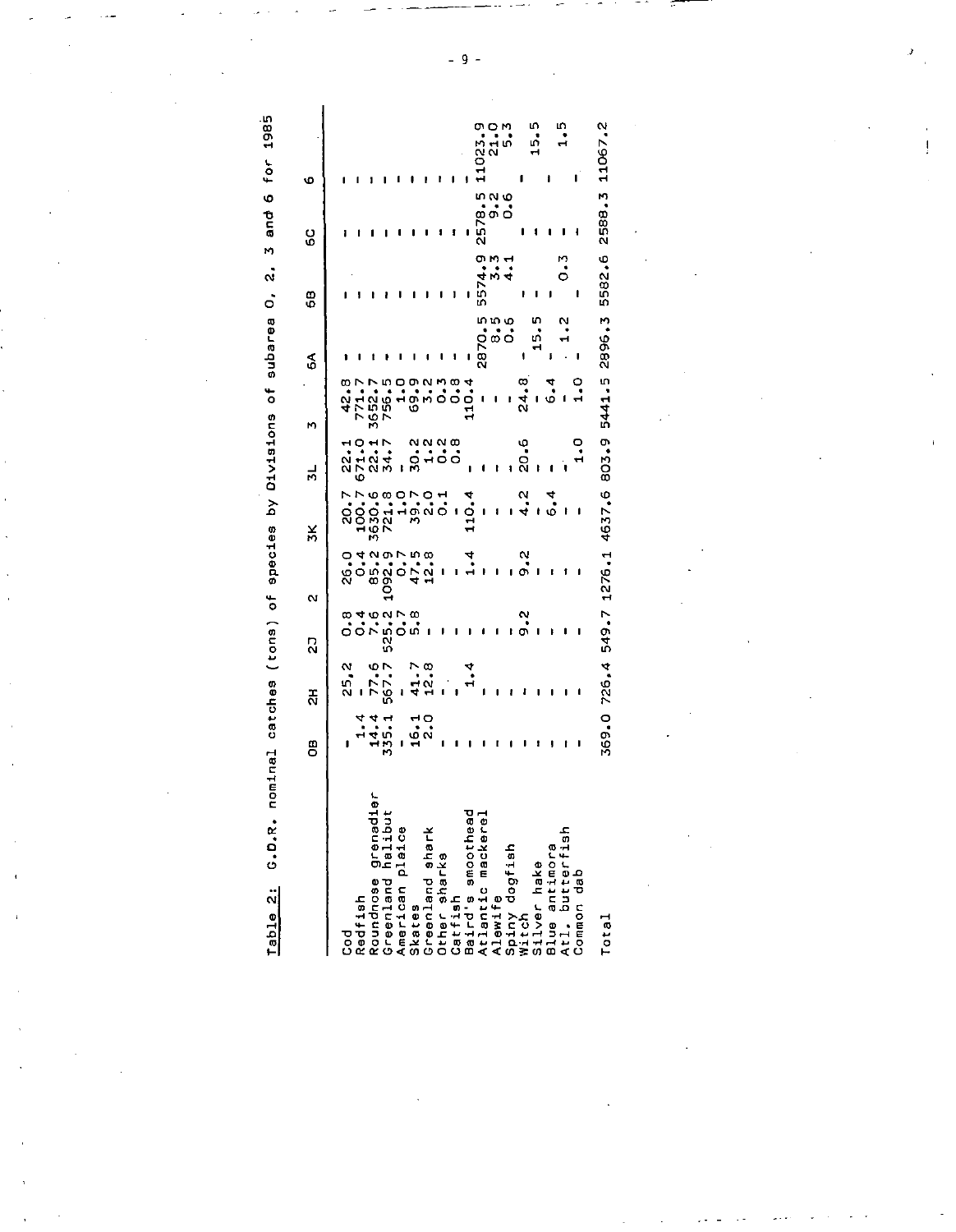Table 3: Development of c.p.u.e. (catches per hour in tons) of Roundnose grenadier (RNG) and Greenland halibut (GHL) for "Zubringer Trawler' (900 - 999,9 BRT) during the period 1981 - 1985

|                                      | <b>August</b><br><b>RNG</b> | <b>CHL</b>                   | September<br><b>RNG</b> | <b>CHL</b>               | October<br><b>RNG</b> | <b>GHL</b>    | November<br><b>RNG</b> | <b>GHL</b>     | December<br><b>RNG</b> | <b>GHL</b>   |
|--------------------------------------|-----------------------------|------------------------------|-------------------------|--------------------------|-----------------------|---------------|------------------------|----------------|------------------------|--------------|
| 01y.08<br>1981-84<br>1985            |                             |                              |                         | without any activities   |                       |               |                        | 0.01 0.33      |                        |              |
| Div. 2G                              |                             |                              |                         |                          |                       |               |                        |                |                        | $\mathbf{r}$ |
| 1981                                 |                             |                              |                         |                          |                       | 0.31 0.35     |                        |                |                        |              |
| 1982                                 |                             |                              |                         |                          |                       |               |                        |                |                        |              |
| 1983                                 |                             |                              |                         |                          |                       |               |                        |                |                        |              |
| 1984                                 |                             |                              |                         |                          |                       |               |                        | 0.05 0.09      |                        |              |
| 1985                                 |                             |                              |                         |                          |                       |               |                        |                |                        |              |
| <u>Div. 2H</u>                       |                             |                              |                         |                          |                       |               |                        |                |                        |              |
| 1981                                 |                             |                              | 0.35 0.18               |                          |                       | $0.11 \ 0.23$ | $0.38$ $0.56$          |                | 0.16 0.91              |              |
| 1982                                 |                             |                              | $\blacksquare$          | -                        |                       | 0.290.32      | $0.12$ $0.51$          |                |                        | 0.100.69     |
| 1983                                 |                             |                              |                         | -                        |                       | $0.43$ $0.15$ |                        | 0,21,0.22      | 0.11                   | 0.61         |
| 1984                                 |                             |                              |                         |                          |                       | 0.170.31      |                        | $0.08$ $0.47$  |                        | 0.03 0.72    |
| 1985                                 |                             |                              |                         |                          |                       |               |                        | 0.050.38       |                        | 0.03 0.36    |
| <u>01v. 2J</u>                       |                             |                              |                         |                          |                       |               |                        |                |                        |              |
| 1981                                 |                             |                              |                         | 0.08                     |                       | 0.170.19      |                        | 0.610.14       |                        | 0.33 0.21    |
| 1982                                 |                             |                              |                         | $\blacksquare$           |                       | 0.09 0.16     |                        | 0.210.09       |                        |              |
| 1983                                 |                             |                              |                         | $\overline{\phantom{0}}$ |                       |               | -                      |                | $\blacksquare$         |              |
| 1984                                 |                             |                              |                         | $\bullet$                |                       | 0.03 0.02     | $\bullet$              | 0.01           |                        | 0.03         |
| 1985                                 |                             |                              |                         |                          |                       |               |                        |                |                        |              |
| $Di \vee \underline{\phantom{a}} 3K$ |                             |                              |                         |                          |                       |               |                        |                |                        |              |
| 1981                                 |                             |                              |                         | $\overline{\phantom{a}}$ |                       | 0.240.25      |                        | 0.490.12       |                        |              |
| 1982                                 |                             |                              |                         | 0.39 0.09                | ۰.                    | $\bullet$     | $\blacksquare$         | -              |                        | 0.100.09     |
| 1983                                 |                             | $\qquad \qquad \blacksquare$ |                         | 0.450.18                 |                       | 0.290.25      | $\blacksquare$         |                | $\blacksquare$         |              |
| 1984                                 |                             |                              |                         | 1.100.14                 |                       | 1.39 0.07     | 0.03                   | $\blacksquare$ |                        | 0.29 0.04    |
| 1985                                 |                             | 0.66 0.08                    |                         | 0.600.10                 |                       | 0.440.12      | ٠                      | $\blacksquare$ |                        | 0.04 0.08    |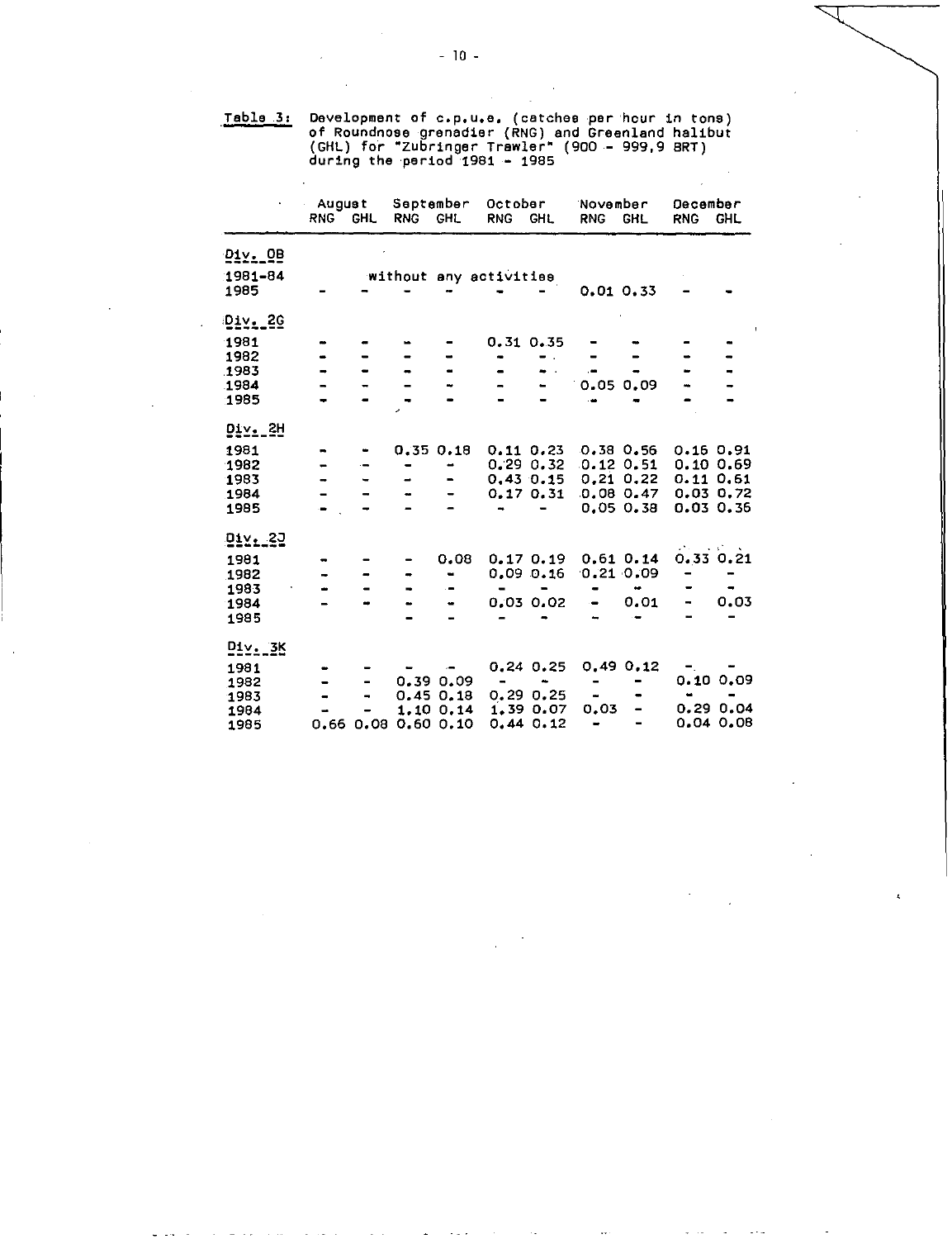Table 4s Development of proportion (%) of Greenland halibut (GHL) and Roundnose grenadier (RNG) by Divisions and Month during the period 1981 - 1985

June July August September October November December RNG GHL RNG GHL RNG GHL RNG GHL RNG GHL RNG GHL RNG GHL Div.OB 1981 without any activities. 1984 1985 **- - - - - - - - -** - - 4 91 **-**Div.20 <sup>1983</sup>-- - - 1981 **- - - - - - -** - 48 49 <del>-</del> 1982 - $\overline{\phantom{0}}$ 1984 33 55 - ., 1985  $\overline{a}$ Div.2H 1981 57 27 25 55 33 46 7 43 1982 **- - - - - - - - 48 51 15 68 10 68** 1983 - - - - - - - - - 65 23 38 40 14 79 1984 31 57 4 81 4 89 1985 - - - 11 81 7 64 Div.23  $\begin{array}{ccccccccc}\n5 & 39 & 41 & 62 & 12 & 28 & 15 \\
-24 & 21 & 42 & 12 & - & - \\
-11 & 8 & - & - & - & - \\
\end{array}$ 1981 19 25 39 41 62 12 28 15 1982 - - - - - - - - - 24 21 42 12 **- -**1983 1984<br>1985  $\perp$   $\perp$  $\blacksquare$  $\overline{\phantom{0}}$  $\frac{1}{2}$ - 11 8 - - - - 1985 - - 1 97 2 95 **- - - - - - - - -**Div.3K ä, 1981 - - - - - - - - 45 36 62 15 5 4 1982 - - - 53 12 - - 79 14 65 9 1983 – – – – – – 54 22 43 38 – – – – 1984 - - - - - - 73 10 88 4 - - 64 9 1985 0 71 83 11 83 13 77 21 - - 3 6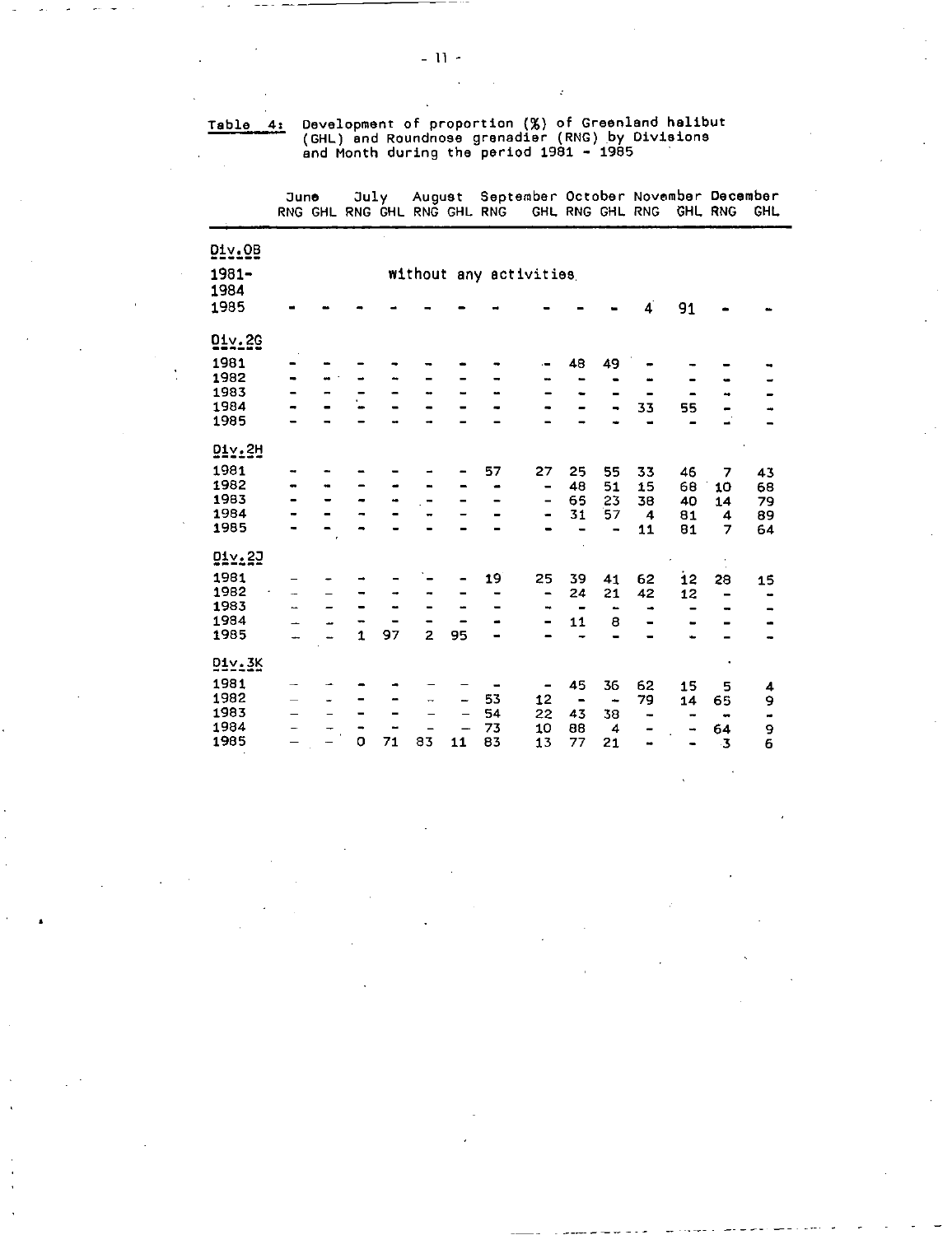#### Table 5: Spatial distribution of *c.p.u.e.* (catch in kg per hour) of Greenland halibut directed fishery, Division OB Number of trawlstations in brackets

|                      | Depth(m) Latitude degree 61 | minute 40 |       | 50                      | 62<br>00          | 10              | 20 30 |                    | 40          | Average<br>c.p.u.e. |
|----------------------|-----------------------------|-----------|-------|-------------------------|-------------------|-----------------|-------|--------------------|-------------|---------------------|
| 550                  |                             |           |       |                         |                   |                 |       |                    |             |                     |
| 600                  |                             |           |       |                         | ۰                 |                 |       |                    |             |                     |
| 650                  |                             |           | $+ +$ |                         |                   |                 |       |                    |             |                     |
| 700                  |                             |           | ۰.    | ۰<br>593                | ٠<br>571          |                 |       |                    | 286 188     | 442                 |
| 750                  |                             |           |       | $(2)$ +<br>652          | (2)<br>450        | 431             | 337   |                    | $(2)$ $(1)$ | (7)<br>453          |
| 800                  |                             |           |       | $(3) +$<br>477<br>(6)   | $(26) +$<br>555   | (7)<br>482      | (3)   | 376                |             | (39)<br>526         |
| 850                  |                             |           | 833   | ۰                       | $(38) +$<br>550   | $(12) +$<br>506 | 393   | (2)                |             | 58)<br>537          |
| 900                  |                             |           | (1)   |                         | $(25) + +$<br>400 | (7)<br>125      | (3)   |                    |             | (36)<br>263         |
| 950                  |                             |           |       |                         | (1)<br>120        | (1)             |       |                    |             | $^{(2)}_{120}$      |
| 1000                 |                             |           |       |                         | (1)               |                 |       |                    |             | (1)                 |
| 1050                 |                             |           |       |                         |                   | 115<br>(1)      |       |                    |             | 115<br>(1)          |
| Average<br>c.p. u.e. |                             |           |       | 833 587<br>$(1)$ $(11)$ | 518<br>(93)       | 449<br>(28)     | (6)   | 365 331 188<br>(4) | (1)         | 495<br>(144)        |

+ trawl stations without results

Table 6: Mean length per age of Greenland halibut in catches taken by commercial bottom trawls (mesh-size> 130 mm) NAFO Div. 08, November 1985

 $\ddotsc$ 

| Age                                                               | ර්ර                                                                                                      |                                                                         | ያያ                                                                                                                                           |                                                                                               |  |  |  |  |
|-------------------------------------------------------------------|----------------------------------------------------------------------------------------------------------|-------------------------------------------------------------------------|----------------------------------------------------------------------------------------------------------------------------------------------|-----------------------------------------------------------------------------------------------|--|--|--|--|
|                                                                   | ይሆ'(cw)                                                                                                  | n                                                                       | ØL,(cm)                                                                                                                                      | n                                                                                             |  |  |  |  |
| 345678<br>9<br>10<br>11<br>12<br>13<br>14<br>15<br>16<br>17<br>18 | 35.00<br>42.86<br>47.85<br>50.82<br>53.71<br>56.59<br>60.73<br>62.35<br>64.61<br>67.44<br>71.00<br>76.30 | 3<br>73<br>207<br>91<br>306<br>248<br>161<br>101<br>101<br>37<br>4<br>3 | 33.00<br>42.94<br>44.37<br>49,24<br>51.83<br>55.98<br>60.34<br>63.00<br>65.97<br>68,55<br>70.85<br>76,98<br>82,10<br>83.83<br>93.70<br>88.54 | 1<br>$14 -$<br>40<br>46<br>71<br>59<br>50<br>18<br>44<br>60<br>51<br>67<br>22<br>12<br>3<br>9 |  |  |  |  |
| 19<br>20<br>Total                                                 | 55.33                                                                                                    | 1335                                                                    | 99.00<br>97.00<br>63.05                                                                                                                      | 5<br>3<br>575                                                                                 |  |  |  |  |

 $-12-$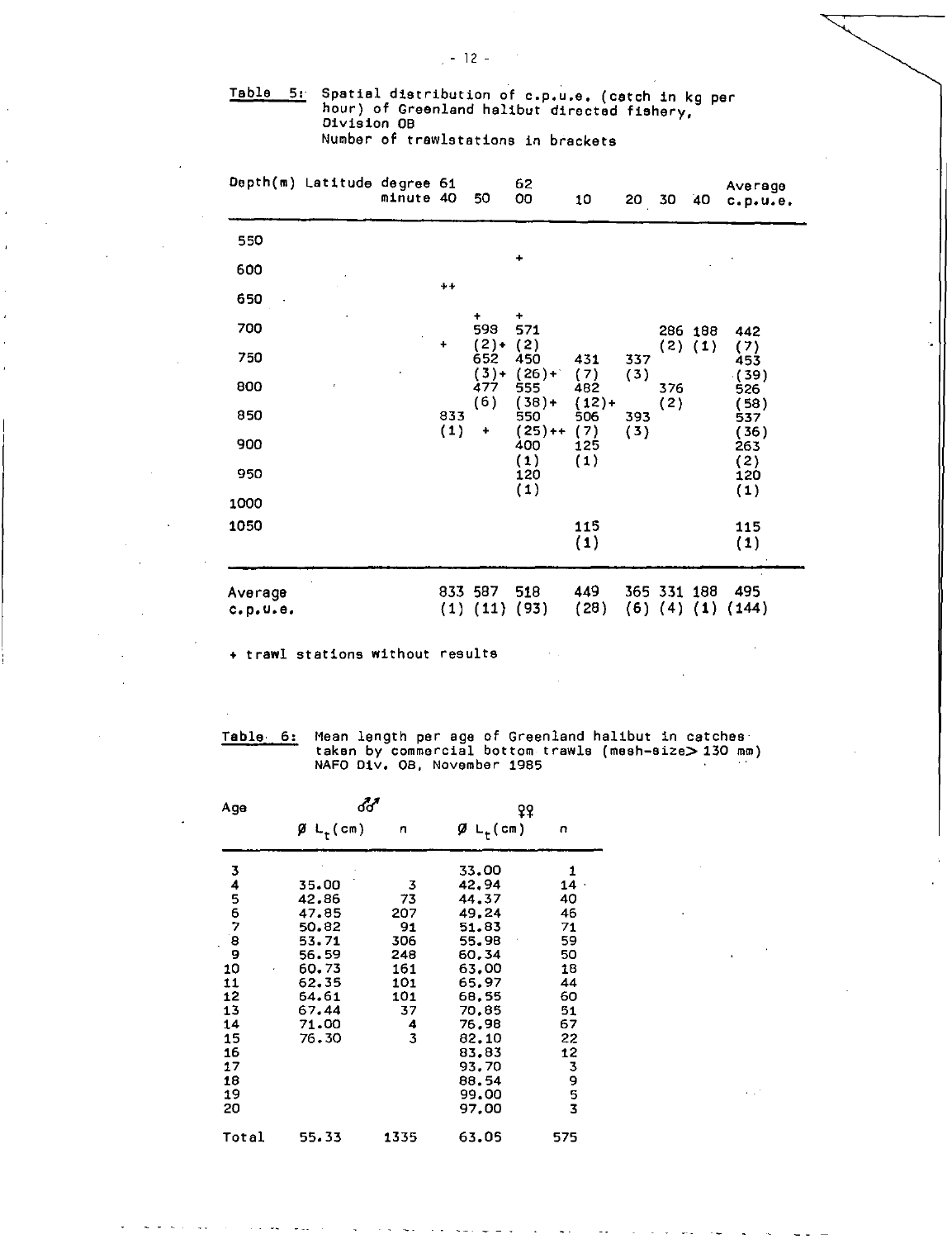| Table -7: - Mean weight per age of Greenland halibut in catches |
|-----------------------------------------------------------------|
| taken by commercial bottom trawls (mesh-size> 130 mm)           |
| NAFO Div. OB November 1985                                      |

| Age                                                                                         | 88                                                                                                                |                                                                         | 88                                                                                                                                                                 |                                                                                                 |
|---------------------------------------------------------------------------------------------|-------------------------------------------------------------------------------------------------------------------|-------------------------------------------------------------------------|--------------------------------------------------------------------------------------------------------------------------------------------------------------------|-------------------------------------------------------------------------------------------------|
|                                                                                             | $\overline{W}(g)$                                                                                                 | n                                                                       | $\overline{W}(g)$                                                                                                                                                  | n                                                                                               |
| 3<br>4<br>5<br>6<br>7<br>8<br>9<br>10<br>11<br>12<br>13<br>14<br>15<br>16<br>17<br>18<br>19 | 339.8<br>581.1<br>865.6<br>1066.1<br>1294.6<br>1500.8<br>1789.9<br>1898.4<br>2106.1<br>2428.3<br>2651.7<br>3328.0 | 3<br>73<br>207<br>91<br>306<br>248<br>161<br>101<br>101<br>37<br>4<br>3 | 280.0<br>645.3<br>679.6<br>977.3<br>1148.5<br>1547.4<br>1889.7<br>2184.3<br>2697.0<br>2920.4<br>3186.9<br>4260.5<br>5246.0<br>4814.9<br>7945.0<br>6562.2<br>9510.0 | 1<br>14<br>40<br>46<br>71<br>59<br>50<br>18.<br>44<br>60<br>51<br>67<br>22<br>12<br>3<br>9<br>5 |
| 20<br>Total                                                                                 | 1417.7                                                                                                            | 1335                                                                    | 9209.6<br>2540.1                                                                                                                                                   | 3<br>575                                                                                        |

Table 8: Status of maturity+and sex ratio of Greenland halibut, Division OB, period November 3rd - 9th, 1985

|                  |          | 2 | 3. | 4  | Date Status of maturity <sup><math>\mathbf{r}(n)</math></sup> | Sex ratio<br>$(\%)$ | Average<br>Status of maturity |
|------------------|----------|---|----|----|---------------------------------------------------------------|---------------------|-------------------------------|
| Males            | 3.11.23  |   | 21 | 51 | 6                                                             | 78                  | 3.37                          |
|                  | 4.11.26  |   | 11 | 58 | 5                                                             | 72                  | 3.31                          |
|                  | 5.11.27  |   | 12 | 53 | 9                                                             | 71                  | 3.42                          |
|                  | 6.11.38  |   | 5. | 53 | 4                                                             | 66<br>$\bullet$     | 2.92                          |
|                  | 7.11.34  |   | 7  | 53 | 5                                                             | 68                  | 3.11                          |
|                  | 8.11.33  |   | 6  | 58 | 3                                                             | 68                  | 3.16                          |
|                  | 9.11.35  |   | 5  | 54 | 5                                                             | 66                  | 3.16                          |
| Females 3.11. 34 |          |   | 28 | 34 | 4                                                             | 22                  | 3.08                          |
|                  | 4,11, 32 |   | 47 | 21 |                                                               | 28                  | 2.85                          |
|                  | 5.11.37  |   | 52 | 11 | $\blacksquare$                                                | 29                  | 2.72                          |
|                  | 6.11.24  |   | 57 | 20 | $\blacksquare$                                                | 34                  | 2.96                          |
|                  | 7.11.32  |   | 54 | 12 | $\bullet$                                                     | 32                  | 2.76                          |
|                  | 8.11.19  |   | 65 | 15 | $\blacksquare$                                                | 32                  | 2.93                          |
|                  | 9.11.23  |   | 60 | 16 |                                                               | 34                  | 2.89                          |
|                  |          |   |    |    |                                                               |                     |                               |

+ SOROKIN **and** GRIGORYEV 1968

- 13 -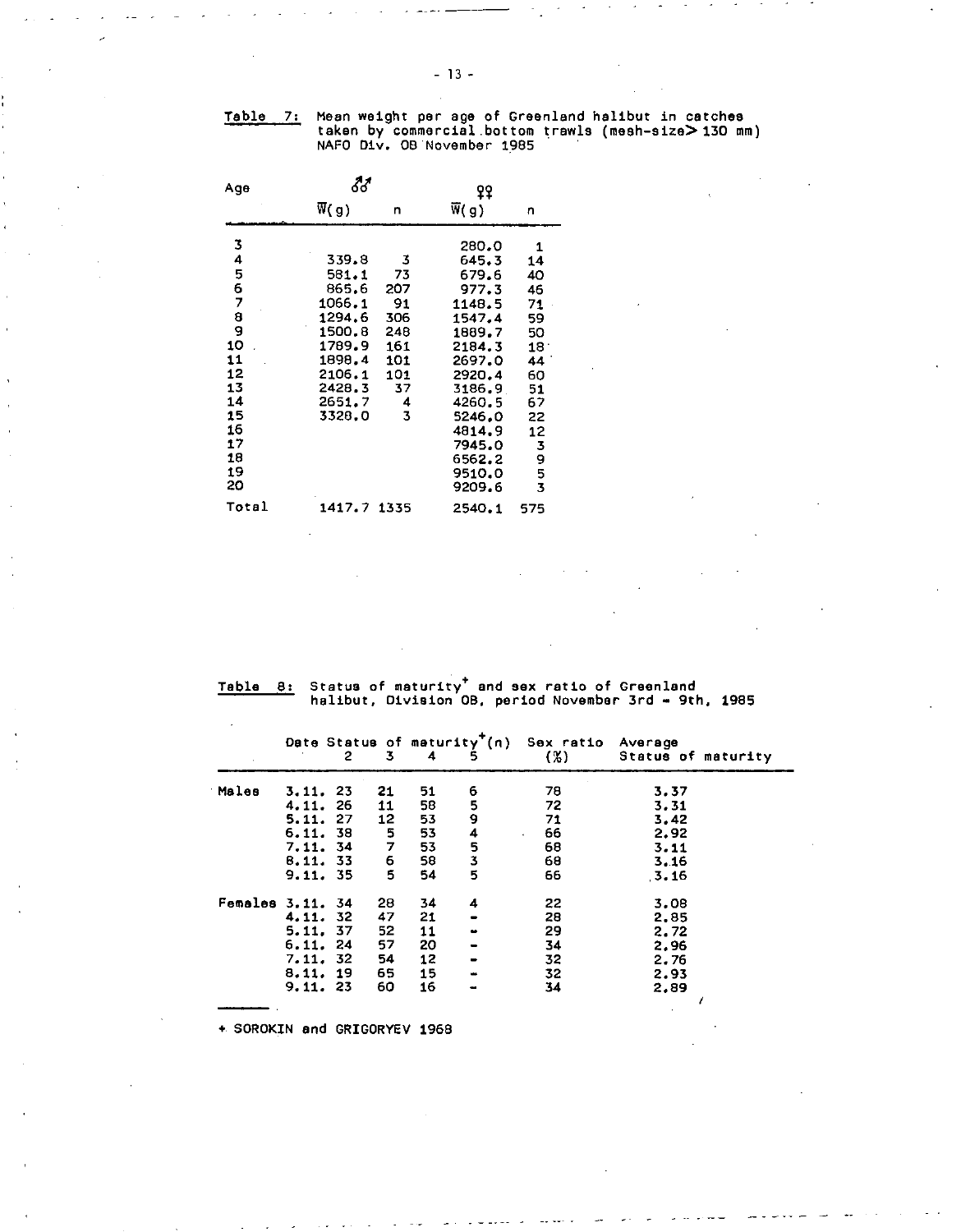Table 9: Spatial distribution of c.p.u.e. (catch in kg per hour) of Greenland halibut directed fishery, Division 2H (mesh-size>. 130 mm), Number of trawlstations in brackets

A period November 14th - 20th

| Depth<br>(m)                       | Latitude<br>degree<br>minute | 55<br>50       | 56<br><b>OO</b>         | 10              | 20                      | 30                | 40                                   | 50         | Average<br>c.p.u.e.<br>60, 50, m | $100 m+$<br>range range |  |
|------------------------------------|------------------------------|----------------|-------------------------|-----------------|-------------------------|-------------------|--------------------------------------|------------|----------------------------------|-------------------------|--|
| 550                                |                              |                |                         |                 | 90<br>(1)               |                   |                                      |            | 90<br>(1)                        | 90<br>(1)               |  |
| 700                                |                              |                |                         | 1381<br>(2)     |                         |                   |                                      |            | 1381<br>(2)                      |                         |  |
| 750                                |                              |                |                         |                 |                         |                   |                                      |            |                                  | 1381<br>(2)             |  |
| 800                                |                              |                |                         |                 |                         |                   | 183<br>(3)                           |            | 183<br>(3)                       |                         |  |
| 850                                |                              |                | 638<br>(2)              |                 |                         |                   |                                      |            | 638<br>(2)                       | 365<br>(5)              |  |
| 900                                |                              |                | 444<br>(1)              |                 | 613 250<br>$(1)$ $(1)$  |                   | 402<br>(5)                           |            | 415<br>(8)                       |                         |  |
| 950                                |                              | 984 538<br>(2) | (14)                    |                 | 1106<br>(4)             |                   | 363<br>(3)                           |            | 653<br>(23)                      | 591<br>(31)             |  |
| 1000                               |                              | 625 645        | $(1)$ $(9)$             |                 | 819 596<br>$(2)$ $(16)$ |                   | 446<br>(6)                           | 320<br>(1) | 588<br>(35)                      |                         |  |
| 1050                               |                              |                | 643<br>(3)              |                 | 464<br>(16)             | 980<br>(2)        | 279<br>(3)                           |            | 507<br>(24)                      | 555 -<br>$(59)$ .       |  |
| 1100                               |                              |                | 673<br>(6)              |                 | 484<br>(9)              | <b>300</b><br>(1) | 162<br>(1)                           |            | 521<br>(17)                      |                         |  |
| 1150                               |                              |                | 490 375<br>$(1)$ $(1)$  |                 | 550<br>(5)              | 563<br>(1)        |                                      |            | 522<br>(8)                       | 521<br>(25)             |  |
| 1200                               |                              |                |                         |                 | 531<br>(5)              |                   |                                      |            | 531<br>(5)                       |                         |  |
| 1250                               |                              |                |                         |                 | 551<br>(8)              | 172<br>(1)        |                                      |            | 509<br>(9)                       | 517<br>(14)             |  |
| 1300                               |                              |                |                         |                 | 118<br>(1)              |                   |                                      |            | 118<br>(1)                       | 118<br>(1)              |  |
| Average<br>$C0$ , $U0$ , $\theta0$ |                              |                | 771 595<br>$(4)$ $(36)$ | 1002 545<br>(5) |                         |                   | 599 349<br>$(66)$ $(5)$ $(21)$ $(1)$ | 320        | 552<br>(138)                     |                         |  |

+ in comparison with 1984 (see NAFO SCS Doc. 85/29)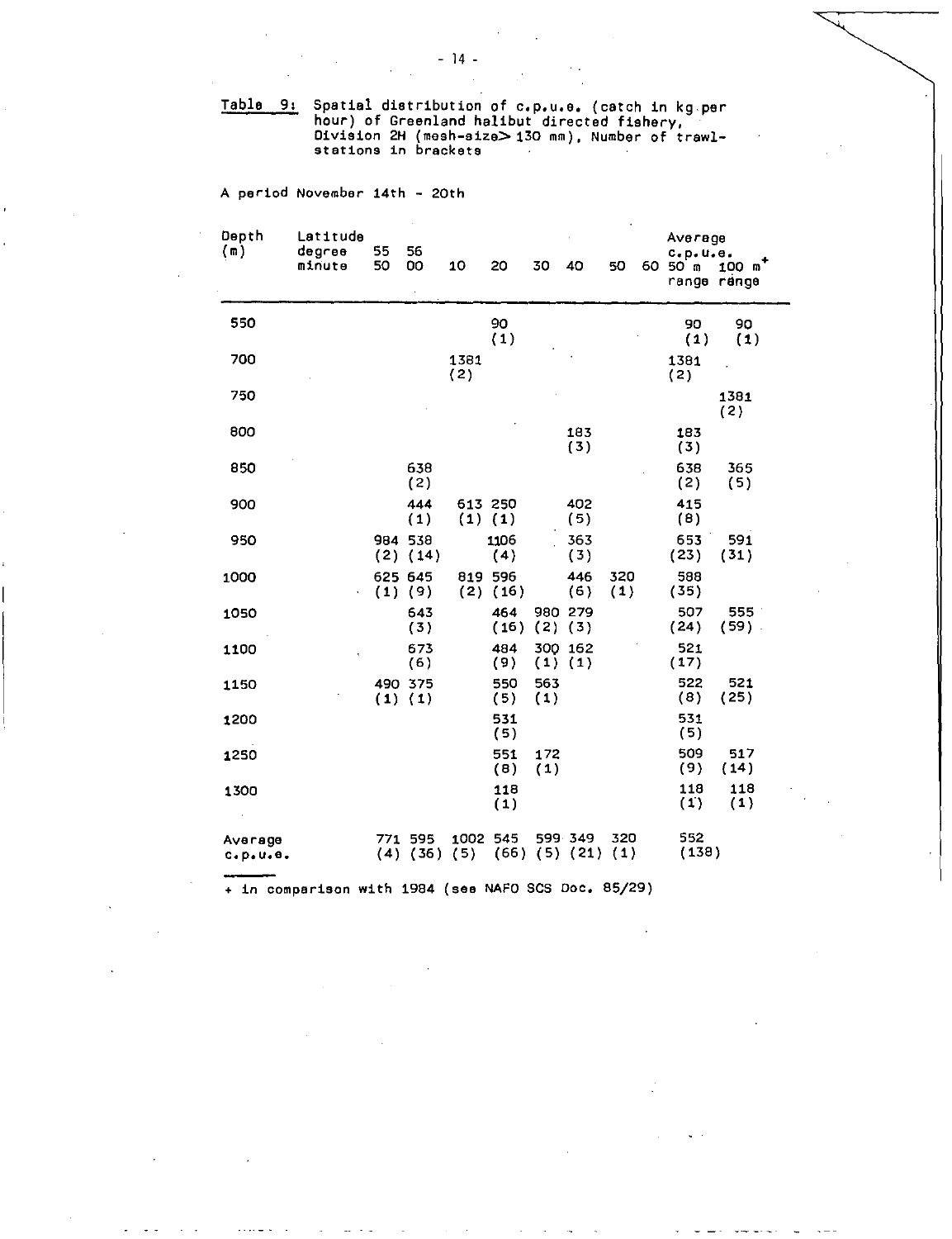# Continued of table 9

## B Period November 20st - 27th

| (m)<br>Depth             | Latitude<br>degree<br>minute | 55<br>50   | 56<br>OO    | 10 20       | 30         | 40               | 50         | Average<br>$c1$ , $u2$ , $e3$<br>50<br>range | $100^+$<br>range |
|--------------------------|------------------------------|------------|-------------|-------------|------------|------------------|------------|----------------------------------------------|------------------|
| 850                      |                              | 429<br>(1) | 450<br>(1)  |             |            |                  |            | 440<br>(2)                                   | 440<br>(2)       |
| 900                      |                              | 936<br>(1) | 524<br>(2)  |             |            | 537<br>(3)       |            | 599<br>(6)                                   |                  |
| 950                      |                              |            | 491<br>(4)  | 375<br>(1)  |            | 372<br>(8)       |            | 409<br>(13)                                  | 469<br>(19)      |
| 1000                     |                              |            | 568<br>(6)  |             |            | 568<br>(12)      | 292<br>(2) | 540<br>(20)                                  |                  |
| 1050                     |                              |            | 402<br>(2)  | 642<br>(4)  |            | 321<br>k,<br>(4) | 429<br>(1) | 462<br>(11)                                  | 513<br>(31)      |
| 1100                     |                              |            |             | 456<br>(3)  |            | 320<br>(2)       |            | 402<br>(5)                                   |                  |
| 1150                     |                              |            | 1033<br>(1) | 974<br>(4)  | 900<br>(1) |                  |            | 986<br>(5)                                   | 694<br>(10)      |
| 1200                     |                              |            |             |             |            |                  |            | 652<br>(3)                                   |                  |
| 1250.                    |                              |            |             |             |            |                  |            |                                              | 652<br>(3)       |
| Average<br>$c1 p1 u1 e2$ |                              | 683<br>(2) | 544<br>(16) | 662<br>(14) | 900<br>(1) | 495<br>(29)      | (3)        | 338 532<br>(65)                              |                  |

í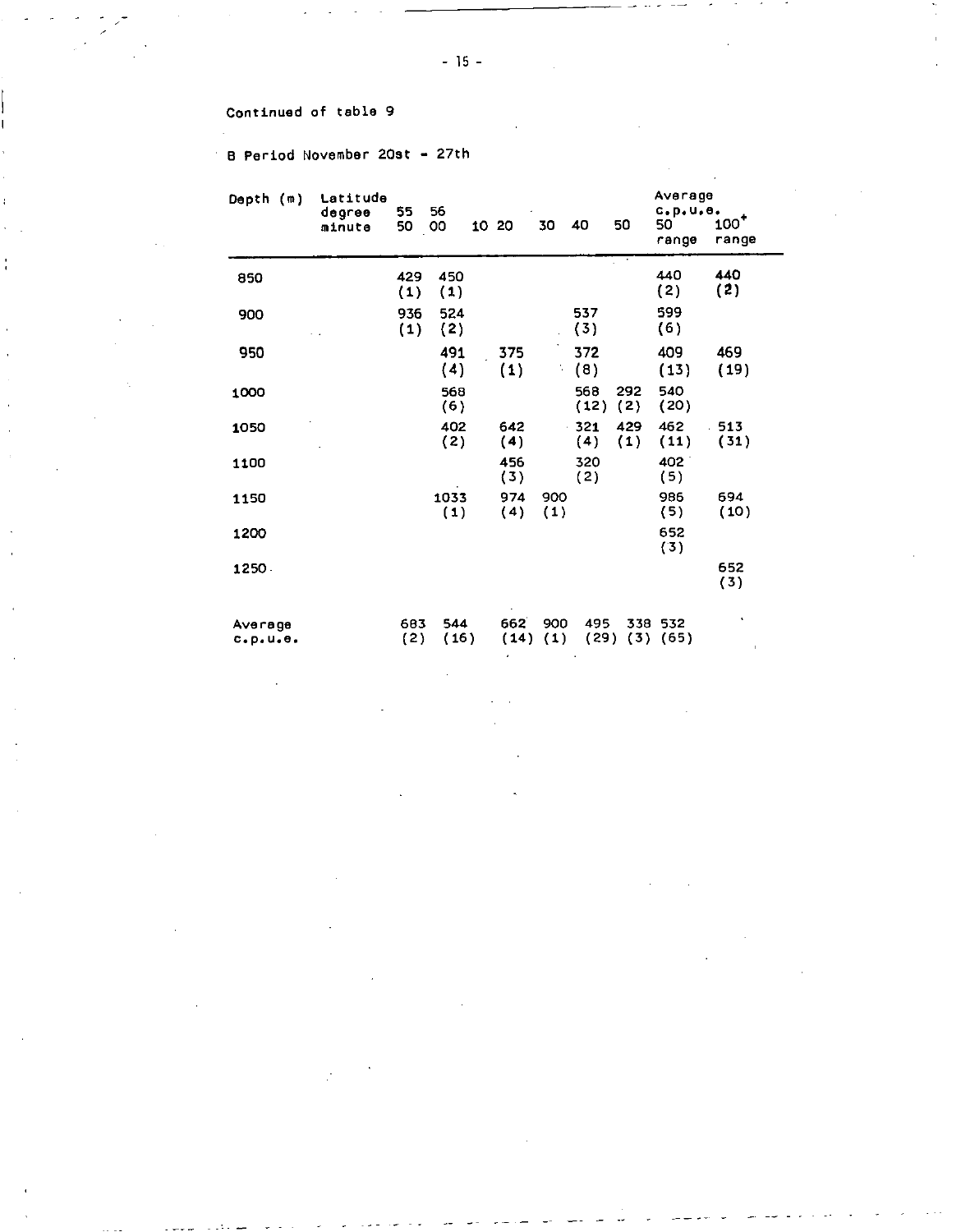Table 10: Spatial distribution of c.p.u.e. (catch in kg per hour) of roundnose grenadier directed fishery (mesh-size < 130 mm), Division 3K November of trawlstetions in brackets

#### A Period October 11th - 18th

| Depth (m)           | Latitude<br>degree<br>minute | 50<br>50      | 51<br>oo   | Average<br>c.p.u.e. |
|---------------------|------------------------------|---------------|------------|---------------------|
| 950                 |                              |               | 167<br>(1) | 167<br>(1)          |
| 1000                |                              | 1200<br>(2)   |            | 1200<br>(2)         |
| 1050                |                              | 635<br>(4)    |            | 635<br>(4)          |
| 1100                |                              | 1457<br>(9)   |            | 1457<br>(9)         |
| 1150                |                              | 1196<br>(13)  |            | 1196<br>(13)        |
| 1200                |                              | 1185<br>(29)  |            | 1185<br>(29)        |
| 1250                |                              | 1203<br>(16)  |            | 1203<br>(16)        |
| 1300                |                              | 913<br>(10)   | 500<br>(1) | 875<br>(11)         |
| 1350                |                              | 777<br>(10)   |            | 777<br>(10)         |
| 1400                |                              | 674<br>(6)    | 667<br>(1) | 673<br>(7)          |
| 1450                |                              | 914<br>(7)    |            | 914<br>(7)          |
| 1500                |                              | 985<br>(9)    |            | 985<br>(9)          |
| 1550                |                              | 841<br>(4)    |            | 841<br>(4)          |
| Average<br>c.p.u.e. |                              | 1065<br>(119) | 445<br>(3) | 1050<br>(122)       |

B Period October 19th - 25th

| 900  |           |            |     |                           |            |            |                        | 295<br>(2) |            |                    | 295<br>(2)   |
|------|-----------|------------|-----|---------------------------|------------|------------|------------------------|------------|------------|--------------------|--------------|
| 1050 |           |            |     |                           |            |            | 157<br>(2)             |            | 873<br>(1) |                    | 396<br>(3)   |
| 1100 |           |            |     |                           |            | à.         | 259<br>(4)             |            |            |                    | 259<br>(4)   |
| 1150 |           |            |     |                           |            |            | 377 538<br>$(4)$ $(1)$ |            |            |                    | 409<br>(5)   |
| 1200 |           |            |     |                           |            |            | 363<br>(2)             |            | 500<br>(2) | 600<br>$(1)$ $(5)$ | 465          |
| 1250 |           |            |     |                           |            |            | 376 475<br>$(4)$ (5)   |            | 686<br>(3) | 571 501            | $(1)$ $(13)$ |
| 1300 |           | 174<br>(2) | (1) | 64 256 333<br>$(2)$ $(1)$ |            |            | 518 741<br>$(2)$ $(3)$ |            | 429<br>(4) |                    | 415<br>(15)  |
| 1350 | 77<br>(1) | 135<br>(1) |     |                           | 456<br>(6) | 585<br>(2) | 455 837<br>$(1)$ $(1)$ |            |            |                    | 451<br>(12)  |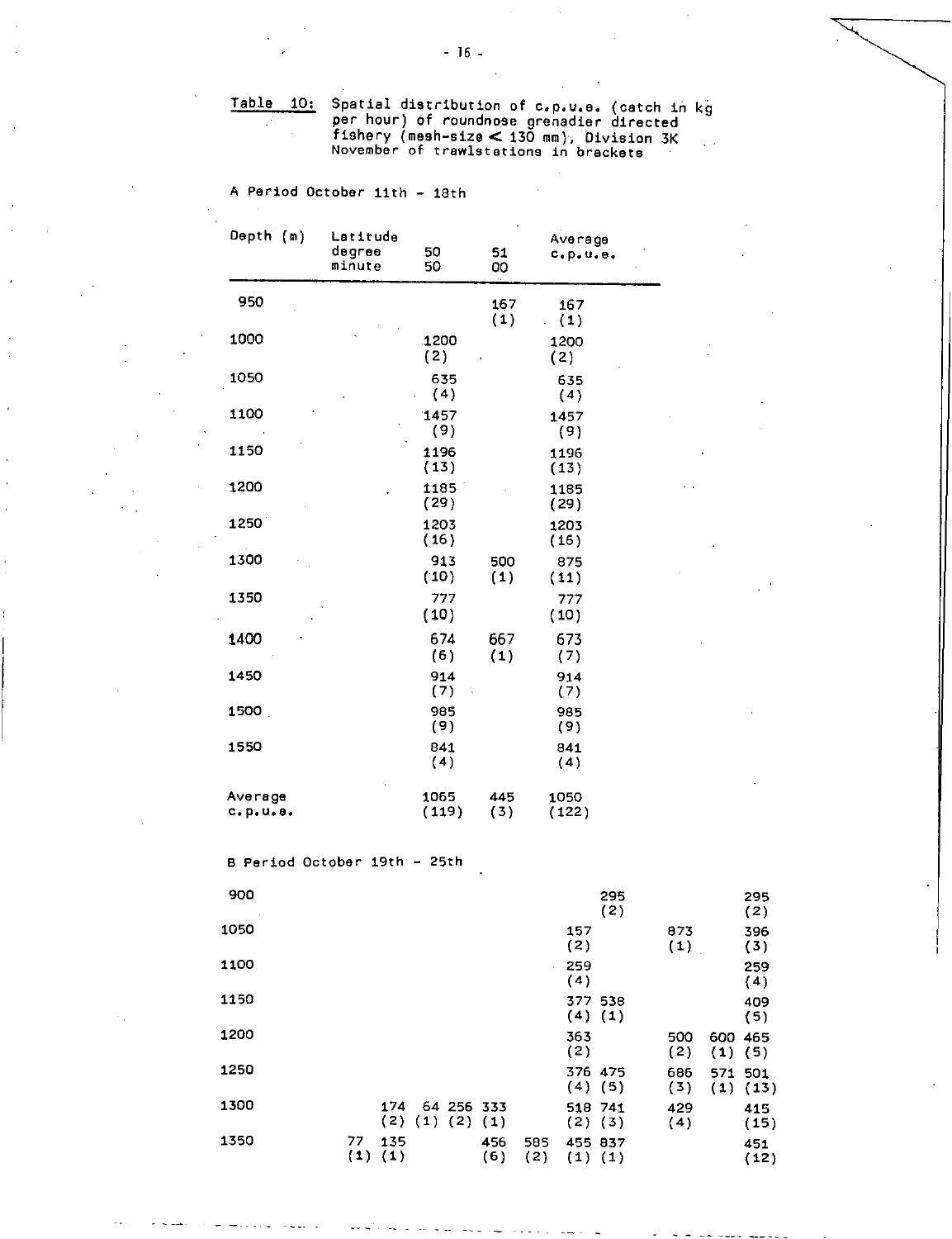-17-

Continued of table 10 • •

| (m)                      | Depth Latitude<br>degree<br>minute | 49<br>50  | 50<br>00 | 10                     | 20             | 30           | 40         | 50              | 51<br>00               | 10 20                               | 30              | Aver-<br>a ge<br>$C \cdot D \cdot U \cdot \theta$ |
|--------------------------|------------------------------------|-----------|----------|------------------------|----------------|--------------|------------|-----------------|------------------------|-------------------------------------|-----------------|---------------------------------------------------|
| 1400                     |                                    |           |          | 300<br>(1)             | 447 627<br>(2) | (4)          |            |                 | 686<br>(2)             |                                     | 1250 632<br>(1) | (10)                                              |
| 1450                     |                                    |           |          |                        |                | 550<br>(2)   |            |                 | 182 633<br>$(1)$ $(3)$ |                                     |                 | 530<br>(6)                                        |
| 1500                     |                                    |           |          |                        |                |              |            |                 | 692 737<br>$(1)$ $(2)$ |                                     |                 | 722<br>(3)                                        |
| 1550                     |                                    |           |          |                        |                | 615<br>(1)   |            |                 | 538<br>(8)             |                                     |                 | 546<br>(9)                                        |
| 1600                     |                                    |           |          | $\bullet$<br>f.        |                |              |            | 1056 615<br>(1) | (5)                    |                                     |                 | 689<br>(6)                                        |
| 1650                     |                                    |           |          |                        |                |              |            |                 | 329<br>(4)             |                                     |                 | 329<br>(4)                                        |
| Average<br>$c0$ , $u0$ , |                                    | 77<br>(1) | (3)      | 161 182 351 521<br>(2) |                | $(4)$ $(14)$ | 585<br>(2) | 387<br>(22)     | 556<br>(36)            | 565<br>$\blacksquare$<br>(10)<br>۰. | 807<br>(3)      | 488<br>(97)                                       |

C Period October 26th - 28th 900 432 432  $(1)$   $(1)$ 1000 552 552  $(1)$   $(1)$ 1050 472 472  $(3)$  ( 3 )<br>566 668 594 1100 759 566 668 594  $(1)$   $(11)$   $(2)$   $(14)$ 1150 718 682 697  $(4)$  (6) (10) 1200 370 548 537 523  $(1)$   $(5)$   $(2)$   $(8)$ 1250 417 476 442  $(1)$   $(1)$   $(2)$ 1300 384 556 487  $(2)$   $(3)$   $(5)$ 1350  $\equiv$ 1368 517 801<br>(1) (2) (3) 1400 1368 517 801 1450 74 74  $(1)$   $(1)$ 1500  $\overline{\phantom{a}}$ 1550  $\overline{\phantom{a}}$ 1600 109 109 (1) (1) Average 1368 667 559 476 567<br>c.p.u.e. (1) (6) (29) (13) (49) c.p.u.e.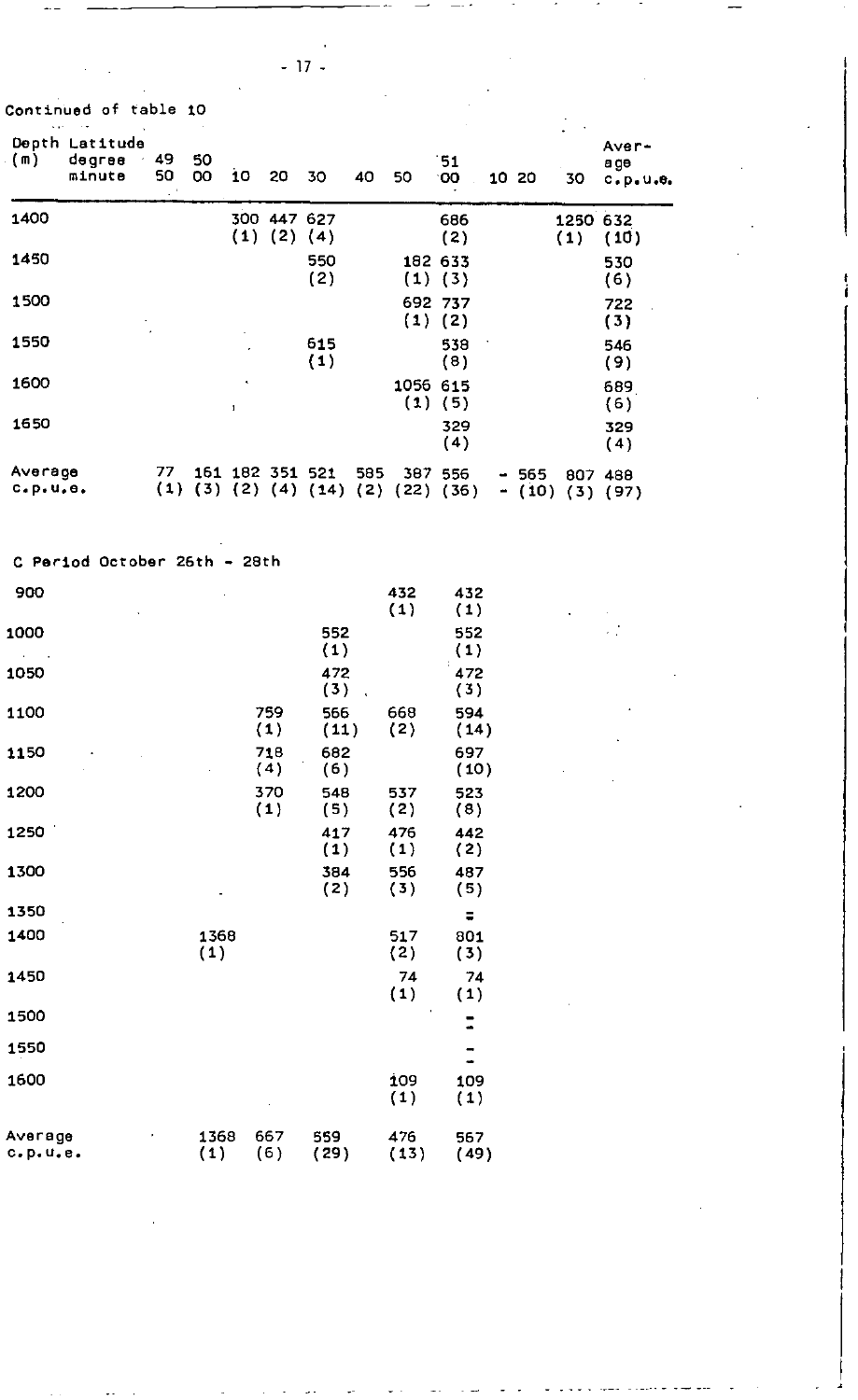Table 111 Mean length per age of Greenland halibut in catches taken by commercial bottom trawls (mesh-size> 130 mm), NAF0-01v. 2H, November 1985

| Age   | 88                   |     | ¥₹       |                                       |
|-------|----------------------|-----|----------|---------------------------------------|
|       | ØL <sub>t</sub> (cm) | n   | ይ r (cm) | n                                     |
| 3     | 46.73                | 9   |          |                                       |
| 4     | 41.00                | 4   | 39.83    | 7                                     |
| 5678  | 43.36                | 27  | 46.28    | 26                                    |
|       | 46.49                | 66  | 47.69    | 37                                    |
|       | 49.36                | 122 | 52.27    | 89                                    |
|       | 52.81                | 210 | 55.91    | 35                                    |
| 9     | 55.69                | 128 | 58.52    | 54                                    |
| 10    | 58,22                | 82  | 62.66    | 32                                    |
| 11    | 60.56                | 42  | 64.24    | 15                                    |
| 12    | 63.54                | 32  | 67.74    | 37                                    |
| 13    | 66.80                | 28  | 73.23    | 56                                    |
| 14    | 71.74                | 8   | 78.59    | .36                                   |
| 15    |                      |     | 80.07    | 12                                    |
| 16    |                      |     | 84.05    | 29                                    |
| 17    | 77.00                | 1   | 86.33    | 32                                    |
| 18    |                      |     | 90.14    | 38                                    |
| 19    |                      |     | 92.24    | 8                                     |
| 20    |                      |     | 98.28    | 13                                    |
| 21    |                      |     | 95.00    | $\begin{array}{c} 2 \\ 6 \end{array}$ |
| 22    |                      |     | 102.63   |                                       |
| Total | 53.93                | 759 | 67.15    | 564                                   |

| 12:<br>Table | Mean weight per age of Greenland halibut in      |
|--------------|--------------------------------------------------|
|              | catches taken by commercial bottom trawls        |
|              | (mesh-size) 130 mm), NAFO-Div. 2H, November 1985 |

| Age   | 88                 |     | ዩ¥                |     |  |
|-------|--------------------|-----|-------------------|-----|--|
|       | $\overline{W}$ (g) | n   | $\overline{W}(g)$ | n   |  |
| 3     | 838.0              | 9   |                   |     |  |
|       | 534.8              | 4   | 506.0             | 7   |  |
| 45678 | 634.4              | 27  | 789.0             | 26  |  |
|       | 788.9              | 66  | 878.4             | 37  |  |
|       | 977.1              | 122 | 1148.2            | 89  |  |
|       | 1201.3             | 210 | 1442.1            | 35  |  |
| 9     | 1451.2             | 128 | 1582.6            | 54  |  |
| 10    | 1626.7             | 82  | 2043.3            | 32  |  |
| 11    | 1811.9             | 42  | 2166.5            | 15  |  |
| 12    | 2107.8             | 32  | 2567.4            | 37  |  |
| 13    | 2349.0             | 28  | 3374.3            | 56  |  |
| 14    | 3110.6             | 8   | 4463.2            | 36  |  |
| 15    |                    |     | 4892.9            | 12  |  |
| 16    |                    |     | 5755.2            | 29  |  |
| 17    | 3793.0             | 1   | 6326.7            | 32  |  |
| 18    |                    |     | 7268.1            | 38  |  |
| 19    |                    |     | 7889.9            | 8   |  |
| 20    |                    |     | 9927.4            | 13  |  |
| 21    |                    |     | 8345.5            | 2   |  |
| 22    |                    |     | 11482.9           | 6   |  |
| Total | 1327.6             | 759 | 3236.5            | 564 |  |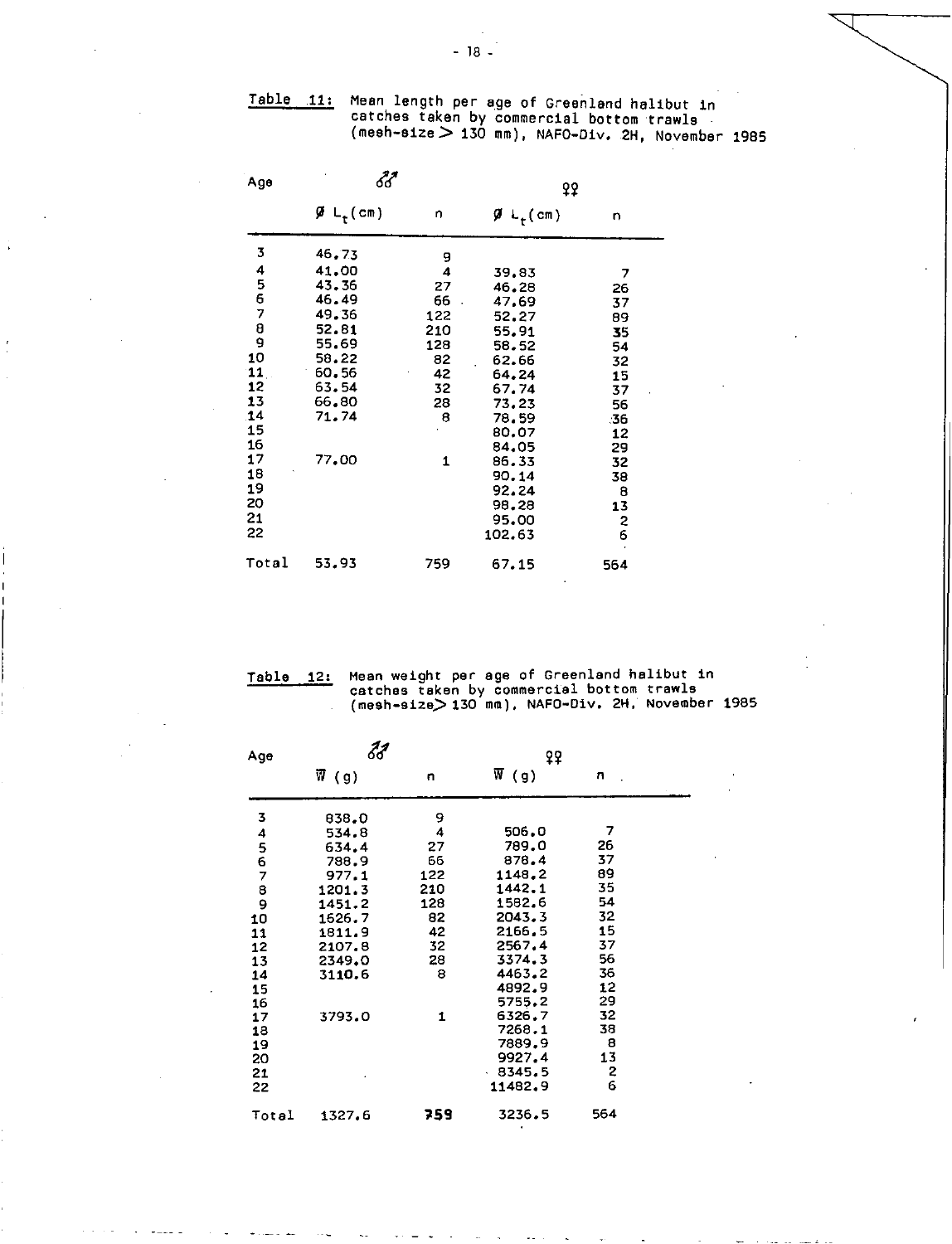Table 13: Status of maturity and sex ratio of Greenland<br>halibut, Division 2H, period November 15th – 26th, 1985

|         | Date   | 2  | 3                       | 4  | Status of maturity <sup><math>^{\dagger}</math></sup> (n)<br>5 | Sex ratio<br>(X) | Average<br>status of<br>maturity |
|---------|--------|----|-------------------------|----|----------------------------------------------------------------|------------------|----------------------------------|
| Males   | 15.11. | 70 | 19                      | 12 |                                                                | 64               | 2.13                             |
|         | 16.11. | 76 | 11                      | 13 | ۰                                                              | 67               | 1.97                             |
|         | 17.11. | 71 | 8                       | 16 |                                                                | 52               | 2:15                             |
|         | 19.11. | 69 | $\boldsymbol{2}$        | 22 | $\frac{5}{7}$                                                  | 59               | 2.28                             |
|         | 20.11  | 77 | $\overline{\mathbf{c}}$ | 12 | 10                                                             | 50               | 2.18                             |
|         | 26.11. | 40 | 6                       | 43 | 11                                                             | 51               | 2.68                             |
| Females | 15.11. | 26 | 50                      | 24 |                                                                | 36               | 2.98                             |
|         | 16.11. | 59 | 28                      | 10 | 3                                                              | 33               | 2.57                             |
|         | 17.11  | 38 | 45                      | 17 | 1                                                              | 48               | 2.83                             |
|         | 19.11. | 35 | 45                      | 20 | 1                                                              | 41               | 2.89                             |
|         | 20.11. | 24 | 45                      | 31 |                                                                | 50               | 3.07                             |
|         | 26.11. | 13 | 61                      | 26 |                                                                | 50               | 3.13                             |

+ SOROKIN and GRIGORYEV 1968

l,

Table 14: Mean length + per age of roundnose grenadier in catches taken by commercial bottom trawls (mesh-size 80 mm), NAFO-Div. 3K, October 1985

| Age       | ්ර්                             |        | የ\$                             |                         |  |  |
|-----------|---------------------------------|--------|---------------------------------|-------------------------|--|--|
|           | $\emptyset$ L <sub>a</sub> (cm) | n      | $\emptyset$ L <sub>a</sub> (cm) | n                       |  |  |
|           | 4.75                            | 5      |                                 |                         |  |  |
|           |                                 |        | 5.08                            | 5                       |  |  |
|           | 6.65                            | 46     | 6.87                            | 19                      |  |  |
|           | 7.65                            | 46     | 7.11                            | 37                      |  |  |
|           | 0.21                            | 60     | 8.79                            | 70                      |  |  |
|           | 9.30                            | 135    | 9.37                            | 79                      |  |  |
|           | 10.17                           | 278    | 10.49                           | 186                     |  |  |
| 345678910 | 11.15                           | 478    | 11.72                           | 353                     |  |  |
| 11        | 11.89                           | 450    | 12.66                           | 237                     |  |  |
| 12        | 12.87                           | 482    | 13.47                           | 279                     |  |  |
| 13        | 13.78                           | 343    | 14.51                           | 214                     |  |  |
| 14        | 14.49                           | 250    | 15.36                           | 112                     |  |  |
| 15        | 15,29                           | 139    | 16.00                           | 84                      |  |  |
| 16        | 15.94                           | 70     | 16.87                           | 56                      |  |  |
| 17        | 15.75                           | 32     | 17.63                           | 33                      |  |  |
| 18        | 16.44                           | 5      | 17.78                           | 9                       |  |  |
| 19        | 17.25                           | 5      | 18.55                           | 9<br>9                  |  |  |
| 20        |                                 |        | 20.27                           |                         |  |  |
| 21        | 19.58                           | 5<br>5 |                                 |                         |  |  |
| 22.       | 19.75                           |        | 21.50                           | $\overline{\mathbf{4}}$ |  |  |
| Total     | 12.18                           | 2834   | 12.71                           | 1795                    |  |  |

+ analfin-length